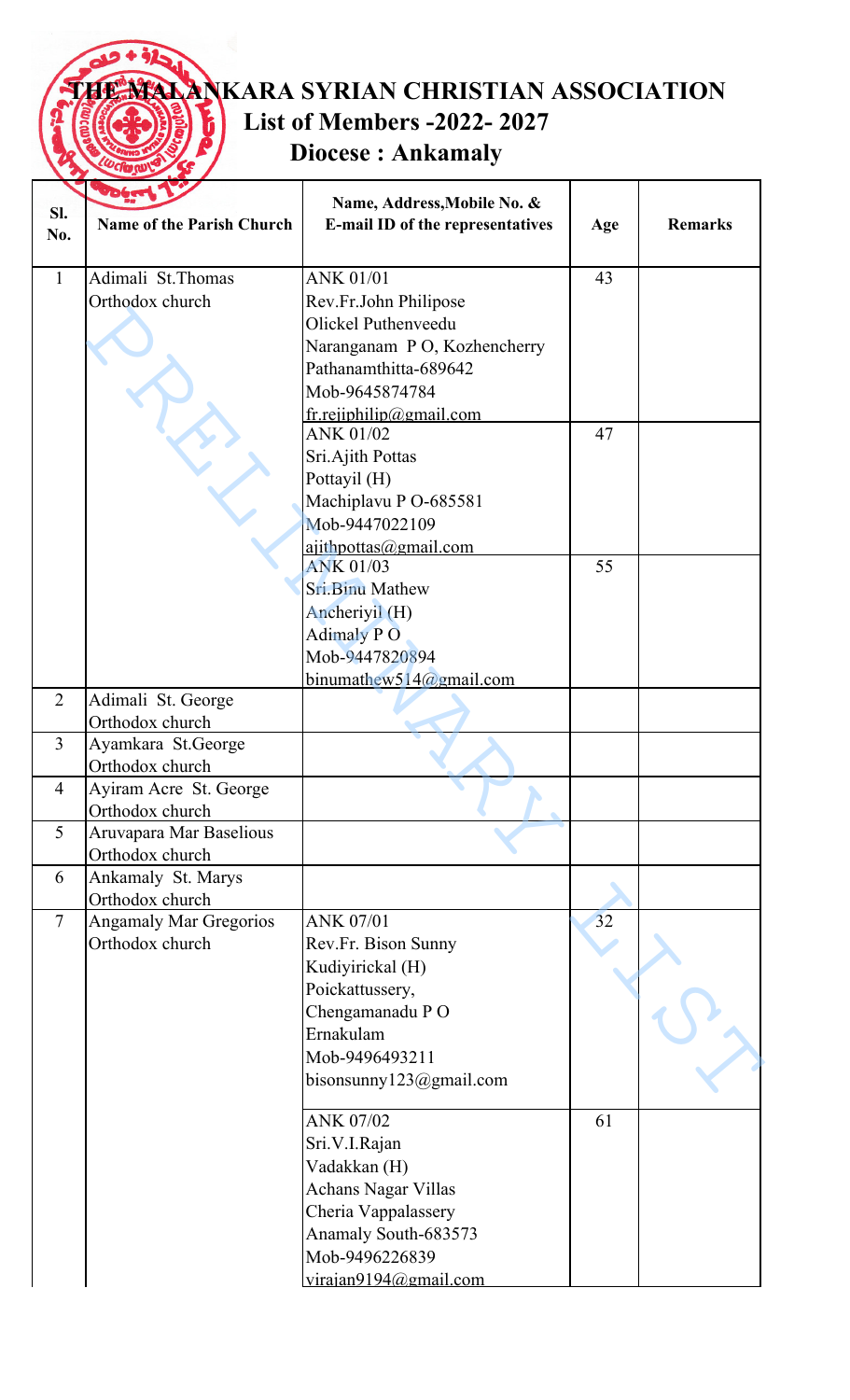|    |                                                                     | <b>ANK 07/03</b><br>Sri.P.V.Behanan<br>Poikadathu (H)<br>Atani PO                                                                                                        | 60 | M.C.Member<br>2017-22 |
|----|---------------------------------------------------------------------|--------------------------------------------------------------------------------------------------------------------------------------------------------------------------|----|-----------------------|
|    |                                                                     | Nedumbassery<br>Mob-9447604338<br>$pvben(\omega gmail.com)$                                                                                                              |    |                       |
| 8  | Akaparambu Sabor Aphroth<br>Orthodox church                         |                                                                                                                                                                          |    |                       |
| 9  | Allapra St. Jacobs<br>Beshanania Orthodox church Rev.Fr.Lalu Thomas | ANK 09/01<br>(Fr.Paul Thomas)<br>Athungal (H)<br>Thrikkalathoor PO<br>Thrikalathoor<br>Olipara-683541<br>Mob-9015636368<br>vattamattom18@gmail.com                       | 58 |                       |
| 10 | Azhakam St. Marys Hermon<br>Orthodox church                         |                                                                                                                                                                          |    |                       |
| 11 | Alattuchira St. Marys<br>Bethlehem Orthodox church                  |                                                                                                                                                                          |    |                       |
| 12 | Aluva Collegehill St. Thomas ANK 12/01<br>Orthodox church           | Rev.Fr.Binoy Koshy<br>Kalickal Thundiyil<br>Perissery PO<br>Chengannur, Alappauzha-689126<br>Mob-7012976287                                                              | 30 |                       |
|    |                                                                     | $binovksh(\omega gmail.com)$<br><b>ANK 12/02</b><br>Dr.T.K.Avirah<br>Thottupurath<br>Near 86, Elappadam Raod<br>U.C.College P.O<br>Mob-09349414742<br>tkavirah@gmail.com | 78 |                       |
|    |                                                                     | <b>ANK 12/03</b><br>Sri.P.K.Syriac<br>Panackamattom<br>12.C Mangalodayam<br>W.Kadungallore<br>Aluva-683110<br>Mob-9645160844                                             | 65 |                       |
|    |                                                                     | mohancvriac@gmail.com<br><b>ANK 12/04</b><br>Sri.Soni Varghese<br>Kombilleth (H)<br>U.C.College PO<br>Aluva-683102<br>Mob-9895105861<br>vsonv07@gmail.com                | 53 |                       |
| 13 | Ambalamukal Mar<br>Gregorios Orthodox church                        | <b>ANK</b>                                                                                                                                                               |    |                       |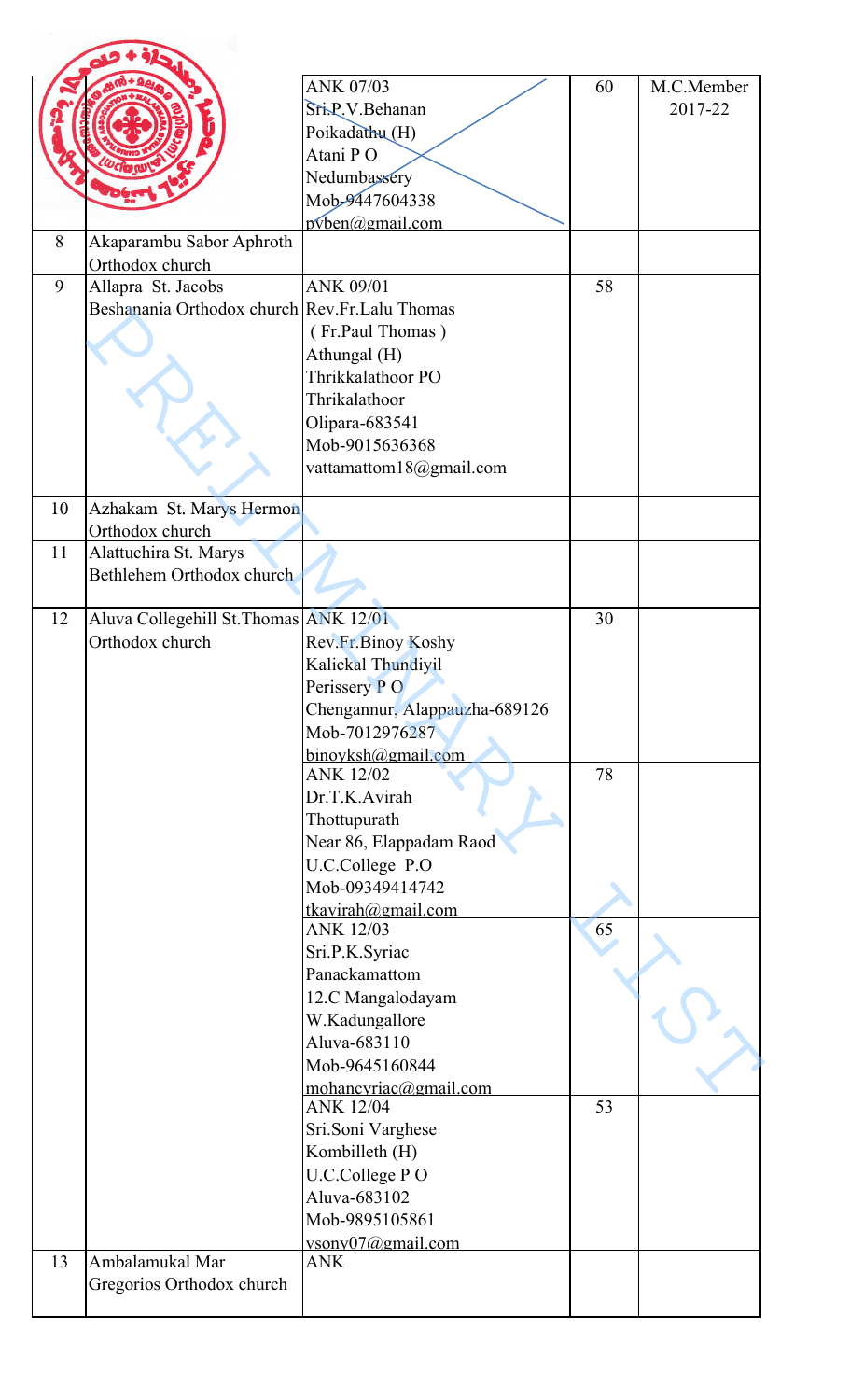|    | <b>Chefadit St Stephens Bseania ANK 14/01</b><br>thodoxefurch                        | Rev.Fr.Eldo Elais<br>Thamarapillil (H)<br>Pooppar PO<br>Santhanpara-685619<br>Mob-9497279157      | 46 |  |
|----|--------------------------------------------------------------------------------------|---------------------------------------------------------------------------------------------------|----|--|
|    |                                                                                      | <b>ANK 14/02</b><br>Sri.M.V.Eldhose<br>Thekkumpurathil (H)<br>Chelad P O-686681<br>Mob-9946033095 | 74 |  |
| 15 | Chundakuzhy St. George<br><b>Orthodox Church</b>                                     |                                                                                                   |    |  |
| 16 | Chembankuzhy St.Johns                                                                |                                                                                                   |    |  |
| 17 | <b>Orthodox Church</b><br>Chenkara Mar Ignatius<br>Orthodox Church                   |                                                                                                   |    |  |
| 18 | Cheriyavappalassery Mar                                                              |                                                                                                   |    |  |
| 19 | Ignatius Orthodox Church<br><b>Chathamattom Salem</b><br>Marthamariyam Orthodox      | <b>ANK 19/01</b><br>Rev.Fr. Binoy Varghese                                                        | 52 |  |
|    | Church                                                                               | Pariyathu House,<br>Kolencherry, PO                                                               |    |  |
|    |                                                                                      | Ernakulam 682 311.<br>Mob-8547993092,8547982092                                                   |    |  |
|    |                                                                                      | fr.binovpariyath@gmail.com<br><b>ANK 19/02</b><br>Sri.Blesson Eldho                               | 48 |  |
|    |                                                                                      | Nelliyanikuzhiyil (H)<br>Chathamattoam P O-686671<br>Mob-9946442853                               |    |  |
| 20 |                                                                                      | blessonyeldho@gmail.com<br><b>ANK 20/01</b>                                                       |    |  |
|    | Chathamattom Carmel<br>St.Peters&St.Pauls Orthodox Rev.Fr. Eldho Kuriakose<br>Church | Padinjarekudiyil,                                                                                 | 35 |  |
|    |                                                                                      | Manchnad,<br>Nellad P.O.,                                                                         |    |  |
|    |                                                                                      | Ernakulam 686 669.<br>Mob-7025027057                                                              |    |  |
|    |                                                                                      | <b>ANK 20/02</b><br>Sri.Sabu Mathai                                                               | 58 |  |
|    |                                                                                      | Thottiyil (H)<br>Paingattoor PO                                                                   |    |  |
|    |                                                                                      | Moovattupuzha-686671<br>Mob-9447319972                                                            |    |  |
|    |                                                                                      | <b>ANK 20/03</b><br>Sri.Denson K Paul                                                             | 51 |  |
|    |                                                                                      | Kuruttukulathil (H)                                                                               |    |  |
|    |                                                                                      | Kadavoor PO<br>N.Punnamattam-686671                                                               |    |  |
|    |                                                                                      | Mob-9446276124                                                                                    |    |  |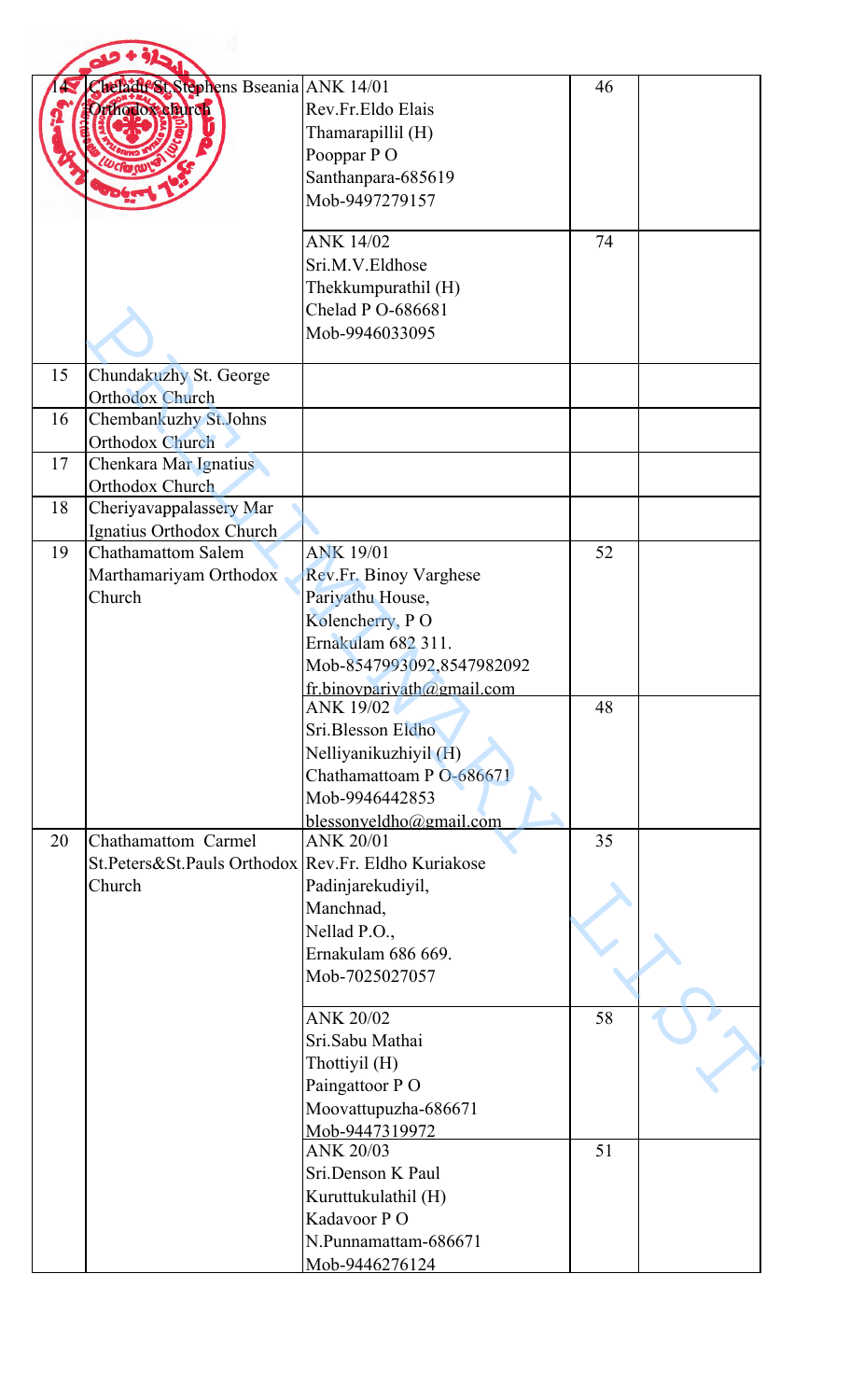|    | heruthottukunnel                           | <b>ANK 21/01</b>         | 32 | Sl.No            |
|----|--------------------------------------------|--------------------------|----|------------------|
|    | <b><i><u>Jeorge Chhodox</u></i></b> Church | Rev.Fr. Bison Sunny      |    | ANK 07/01        |
|    |                                            | Kudiyirickal (H)         |    |                  |
|    |                                            |                          |    |                  |
|    |                                            | Poickattussery,          |    |                  |
|    |                                            | Chengamanadu PQ          |    |                  |
|    |                                            | Ernakulam                |    |                  |
|    |                                            | Mob-9496493211           |    |                  |
|    |                                            | bisonsunny 123@gmail.com |    |                  |
|    |                                            | <b>ANK 21/02</b>         | 59 |                  |
|    |                                            | Sri.Shaju Jacob          |    |                  |
|    |                                            | Vallappillil (H)         |    |                  |
|    |                                            | Brahmapuram PO           |    |                  |
|    |                                            | Ambacamedu               |    |                  |
|    |                                            | Ernakulam-682303         |    |                  |
|    |                                            | Mob-9444011106           |    |                  |
|    |                                            |                          |    |                  |
|    |                                            | iacobshaiu@hotmail.com   |    |                  |
| 22 | Choorakkadu St.George                      |                          |    |                  |
|    | <b>Orthodox Church</b>                     |                          |    |                  |
| 23 | Chengamanadu St.Marys                      |                          |    |                  |
|    | Orthodox Church                            |                          |    |                  |
| 24 | Chemmannar St.Marys                        |                          |    |                  |
|    | Orthodox Church                            |                          |    |                  |
| 25 | Eloor Mar Gregorios                        | <b>ANK 25/01</b>         | 34 |                  |
|    | Orthodox Church                            | Rev. Fr. John K Jacob    |    |                  |
|    |                                            | Kalathilparambil         |    |                  |
|    |                                            | Azhyadathuchita PO       |    |                  |
|    |                                            | Thiruvalla-689113        |    |                  |
|    |                                            | Mob-7012042618           |    |                  |
|    |                                            | johnmuthoor@gmail.com    |    |                  |
|    |                                            |                          |    |                  |
|    |                                            | <b>ANK 25/02</b>         | 65 |                  |
|    |                                            | Sri.Babu Varghese        |    |                  |
|    |                                            | Manalelil                |    |                  |
|    |                                            | <b>Eloor East</b>        |    |                  |
|    |                                            |                          |    |                  |
|    |                                            | Udyogamandal PO          |    |                  |
|    |                                            | Mob-9895116118           |    |                  |
|    |                                            | <b>ANK 25/03</b>         | 69 |                  |
|    |                                            | Sri.P.T.Mathew           |    |                  |
|    |                                            | Puthenpurackel           |    |                  |
|    |                                            | Rajagiri PO              |    |                  |
|    |                                            | South Kalamassery-683104 |    |                  |
|    |                                            | Mob-9447167308           |    |                  |
| 26 | Erattiyanikkunnu St.George                 | ANK 26/01                | 34 | Sl.No            |
|    | Orthodox Church                            | Rev. Fr. John K Jacob    |    | <b>ANK 25/01</b> |
|    |                                            | Kalathilparambil         |    |                  |
|    |                                            |                          |    |                  |
|    |                                            | Azhyadathuchita PO       |    |                  |
|    |                                            | Thiruvalla-689113        |    |                  |
|    |                                            | Mob-7012042618           |    |                  |
|    |                                            | johnmuthoor@gmail.com    |    |                  |
|    |                                            |                          |    |                  |
|    |                                            | <b>ANK 26/02</b>         | 71 |                  |
|    |                                            | Sri.Joy John             |    |                  |
|    |                                            | Kizhakkethottangal       |    |                  |
|    |                                            | South Marady             |    |                  |
|    |                                            |                          |    |                  |
|    |                                            | Mardy<br>Mob-9447579201  |    |                  |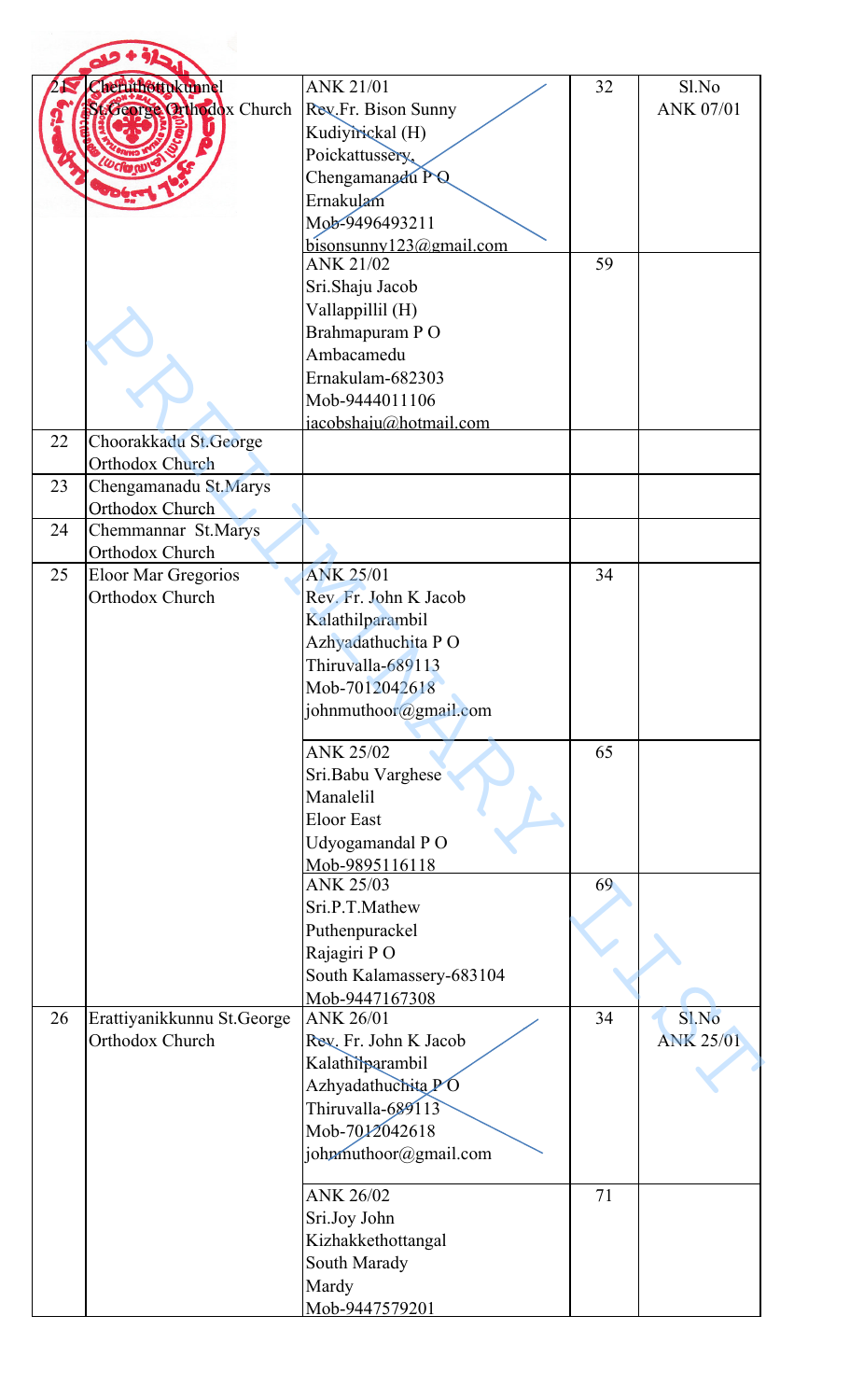|    | Idakkinthu St. Marys                                     |                                            |    |  |
|----|----------------------------------------------------------|--------------------------------------------|----|--|
|    | Orthodox Church                                          |                                            |    |  |
|    | <b>TH the de Mar Baselious</b><br><b>Orthodox Church</b> |                                            |    |  |
|    | Inchathotti St. Marys<br>Orthodox Church                 |                                            |    |  |
| 30 | Inchoor St. Thomas                                       |                                            |    |  |
|    | Orthodox Church                                          |                                            |    |  |
| 31 | Josegiri St.Marys Orthodox                               | <b>ANK 31/01</b>                           | 39 |  |
|    | Church                                                   | Rev.Fr. Tijo Kuriakose                     |    |  |
|    |                                                          | ManalelPuthiyaparambil,                    |    |  |
|    |                                                          | Amayannoor P.O.,                           |    |  |
|    |                                                          | Kottayam 686019                            |    |  |
|    |                                                          | Mob-9447567608                             |    |  |
|    |                                                          | ANK 31/02                                  | 52 |  |
|    |                                                          | Sri.Paulose Paulose                        |    |  |
|    |                                                          | Palmkudiyil (H)                            |    |  |
|    |                                                          | Josegiri PO                                |    |  |
|    |                                                          | Kochuppu-685565                            |    |  |
|    |                                                          | Mob-9847959568                             |    |  |
| 32 | Kumarapuram St.Marys                                     | <b>ANK 32/01</b>                           | 79 |  |
|    | Orthodox Church                                          | V.Rev.C.K.Issac Cor Episcopa               |    |  |
|    |                                                          | Chenayappillil (H)                         |    |  |
|    |                                                          | Parabenchry                                |    |  |
|    |                                                          | Pulinthanam PO                             |    |  |
|    |                                                          | Pothanicad                                 |    |  |
| 33 | Kottapady                                                | Mob-9496617562                             |    |  |
|    | Vadakkumbhagam Horeb                                     |                                            |    |  |
| 34 | Kottapadyt.St.George                                     | ANK 34/01                                  | 35 |  |
|    | Hebron Orthodox Church                                   | Rev.Fr.Kuriakose Mathew                    |    |  |
|    |                                                          | C/o Mathew Varghese                        |    |  |
|    |                                                          | Erumala (H)                                |    |  |
|    |                                                          | Pannipra PO                                |    |  |
|    |                                                          | Kothamangalam-686692                       |    |  |
|    |                                                          | Mob-9446219752                             |    |  |
|    |                                                          | mathewverumala@vahoo.co.in                 |    |  |
|    |                                                          | <b>ANK 34/02</b>                           | 59 |  |
|    |                                                          | Mathew Varghese<br>Erumala (H)             |    |  |
|    |                                                          | Pannipra PO                                |    |  |
|    |                                                          | Kothamangalam-686692                       |    |  |
|    |                                                          | Mob-9446219752                             |    |  |
|    |                                                          | mathewverumala@yahoo.co.in                 |    |  |
| 35 | Kottapady Kalkunnu                                       | <b>ANK 35/01</b>                           | 35 |  |
|    | St.George Orthodox Church                                | Rev. Fr. Jithin George<br>Paranayil House, |    |  |
|    |                                                          | Valayanchirangara P.O.,                    |    |  |
|    |                                                          | Ernakulam 683 556.                         |    |  |
|    |                                                          | Mob-9605483371                             |    |  |
|    |                                                          | jithinorthodox@gmail.com                   |    |  |
| 36 | Kavalangadu St.Johns                                     |                                            |    |  |
|    | Orthodox Church                                          |                                            |    |  |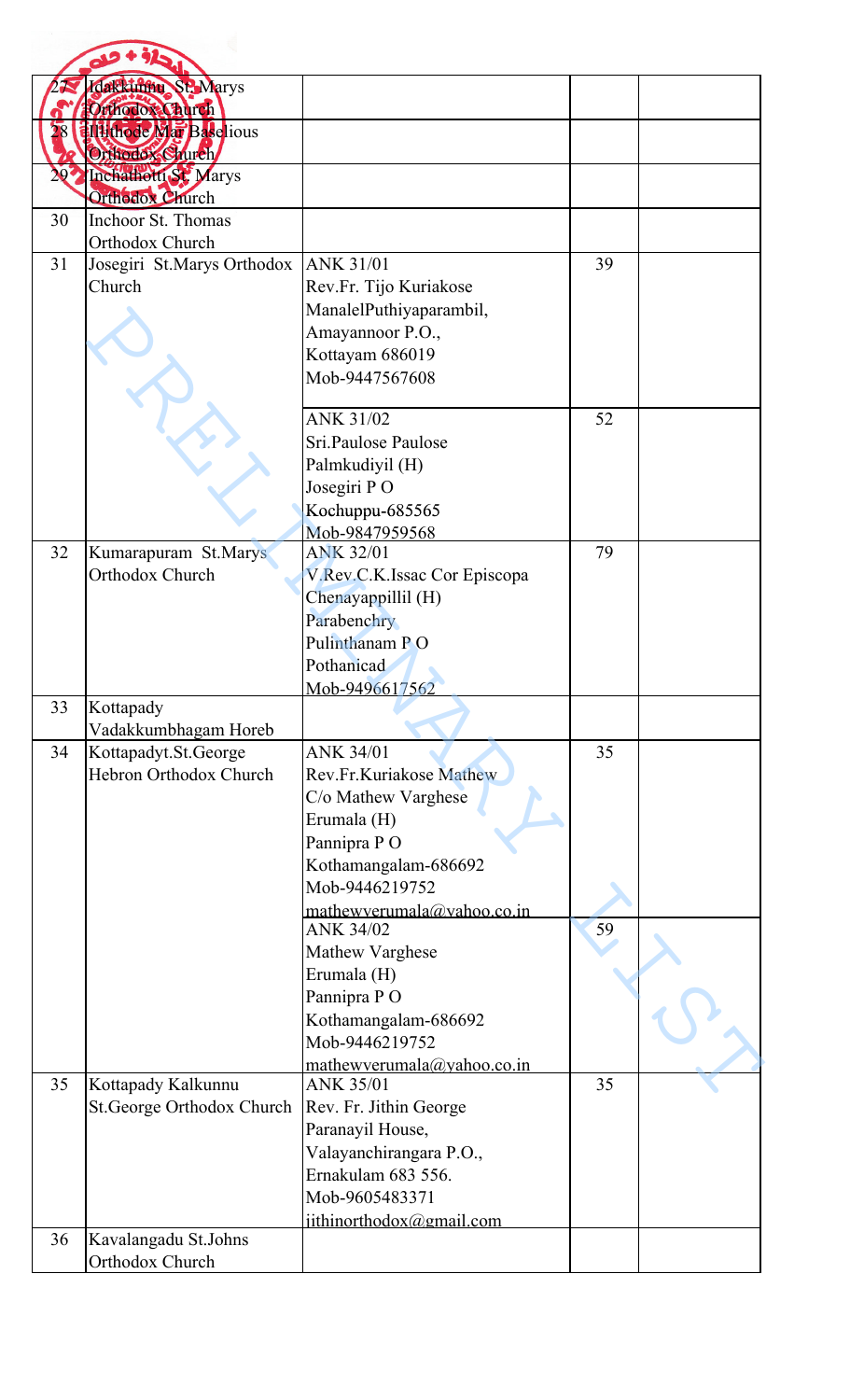|    | ambilikandam St. Marys<br>thodox Church              | <b>ANK 37/01</b><br>Rev.Fr. Bison Sunny<br>Kudiyirickal (H)<br>Poickattussery,<br>Chengamanadu PQ<br>Ernakulam                                                                                 | 32 | SL <sub>No</sub><br>ANK 07/01 |
|----|------------------------------------------------------|------------------------------------------------------------------------------------------------------------------------------------------------------------------------------------------------|----|-------------------------------|
|    |                                                      | Mob-9496493211<br>$b$ isonsunny $123$ @gmail.com<br><b>ANK 37/02</b><br>Sri.T.P.Malkka<br>Daivullathil (H)<br>Parathode, Idukky PO<br>Idukky-685571<br>Mob-9447523812<br>tpmalka1964@gmail.com | 57 |                               |
| 38 | Kallar St. Marys Orthodox<br>Church                  |                                                                                                                                                                                                |    |                               |
| 39 | Kothamangalam Marthoman ANK 39/01<br>Cheria Pally    | V. Rev. Thomas Paul Ramban<br>Maracheril,<br>Kuthukuzhi P.O.<br>Kothamangalam- 686691.<br>Mob-9496455952<br>thomasramban@gmail.com                                                             | 65 | M.C.Member<br>2017-22         |
|    |                                                      | <b>ANK 39/02</b><br>Sri.K.V.James<br>Kattanganal (H)<br>Thankalam,<br>Kothamangalam-686691<br>Mob-9497285109                                                                                   | 65 |                               |
| 40 | Kothamangalm<br>Marthamariam Valiya pally            |                                                                                                                                                                                                |    |                               |
| 41 | Kothamangalm Mar<br><b>Baselious Orthodox Church</b> | <b>ANK 41/01</b><br>Rev.Fr. K.K.Markose<br>Kaduvakkuzhiyil<br>Kalanagar<br>Kothamangalam<br>Mob-9947351007                                                                                     | 70 |                               |
|    |                                                      | <b>ANK 41/02</b><br>Sri.Baby Thomas<br>Manameal (H)<br>Kothamangalam PO<br>Mathirampally-686691<br>Mob-8113816660                                                                              | 52 |                               |
| 42 | Krariely St. Marys Orthodox ANK 42/01<br>Church      | Rev.Fr.Yacob Thomas<br>Manager<br>Catholiacte Aramana, Devalokam<br>Kottayam-04<br>Mob-9446824442<br>fryacob@gmail.com                                                                         | 43 |                               |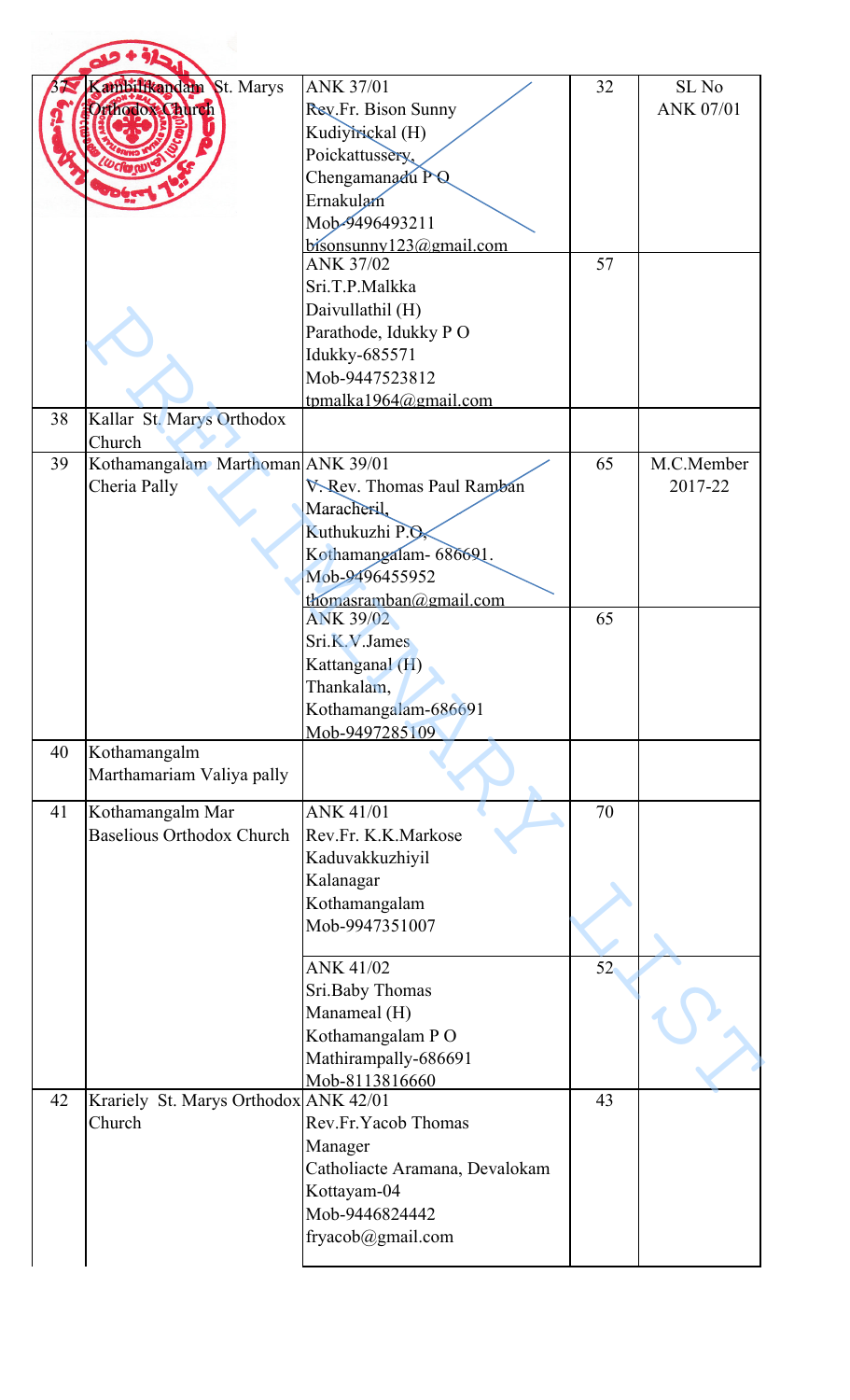|    |                                       | <b>ANK 42/02</b>                  | 77 |  |
|----|---------------------------------------|-----------------------------------|----|--|
|    |                                       | Sri.P.K.Abraham                   |    |  |
|    |                                       | Pullakkudy Veedu                  |    |  |
|    |                                       | Kombanad P O-683546               |    |  |
|    |                                       | Mob-9447063893                    |    |  |
| 43 | Kulapparachal St. Marys               | <b>ANK 43/01</b>                  | 38 |  |
|    | Bethelehem Orthodox                   | Rev.Fr. John Mathew               |    |  |
|    | Church                                | Anil Bhavan,                      |    |  |
|    |                                       | Thrikkannamangal,                 |    |  |
|    |                                       | Kottarakkara P.O.,                |    |  |
|    |                                       | Kollam 691506                     |    |  |
|    |                                       | Mob-8547874601                    |    |  |
|    |                                       | frjohnmathews@gmail.com           |    |  |
|    |                                       |                                   |    |  |
|    |                                       | <b>ANK 43/02</b>                  | 61 |  |
|    |                                       | Sri.T.K.Yacob                     |    |  |
|    |                                       | Thottikattil                      |    |  |
|    |                                       | Senapathy PO                      |    |  |
|    |                                       | Mob-9446224860                    |    |  |
| 44 | Kuruppampady St. Marys                | <b>ANK 44/01</b>                  | 88 |  |
|    | Orthodox Church                       | V. Rev. V. V. BehananCor-Episcopa |    |  |
|    |                                       | Narakathu,                        |    |  |
|    |                                       | Airapuram P.O                     |    |  |
|    |                                       | Preumbayoor Mob-9447608550        |    |  |
|    |                                       | saintthomascc@gmail.com           |    |  |
|    |                                       |                                   |    |  |
|    |                                       | <b>ANK 44/02</b>                  | 57 |  |
|    |                                       | Sri. Varghese Abraham K           |    |  |
|    |                                       | Kappupura Veedu                   |    |  |
|    |                                       | Erngol PO                         |    |  |
|    |                                       | Perumbavoor-683548                |    |  |
|    |                                       | Mob-9744673888                    |    |  |
|    |                                       | akvarghese44@gmail.com            |    |  |
|    |                                       | ANK 44/03                         | 36 |  |
|    |                                       | Sri.Amith Jacob                   |    |  |
|    |                                       | Kanjiramkuzhiyil (H)              |    |  |
|    |                                       | Kuruppumpady PO                   |    |  |
|    |                                       | Mudakkirayikara-683545            |    |  |
|    |                                       | Mob-7736666355                    |    |  |
| 45 | Kuttamangalam                         |                                   |    |  |
|    | Sehiyonkunnu St. Marys                |                                   |    |  |
| 46 | Orthodox Church                       |                                   |    |  |
|    | Koompanpara Mar                       |                                   |    |  |
|    | Geevarghese Sahada<br>Orthodox Church |                                   |    |  |
| 47 | Kuttiyanchal St.George                |                                   |    |  |
|    | Orthodox Church                       |                                   |    |  |
| 48 | Keezhillam Udayagiri Mar              | <b>ANK 48/01</b>                  | 40 |  |
|    | Gregorios Orthodox Church             | Rev.Fr. John George Vattakattu    |    |  |
|    |                                       | Vattakattu (H)                    |    |  |
|    |                                       | Muthupilakkad PO                  |    |  |
|    |                                       | Sasthamcotta                      |    |  |
|    |                                       | Kollam-690520                     |    |  |
|    |                                       | Mob-9495034212                    |    |  |
|    |                                       |                                   |    |  |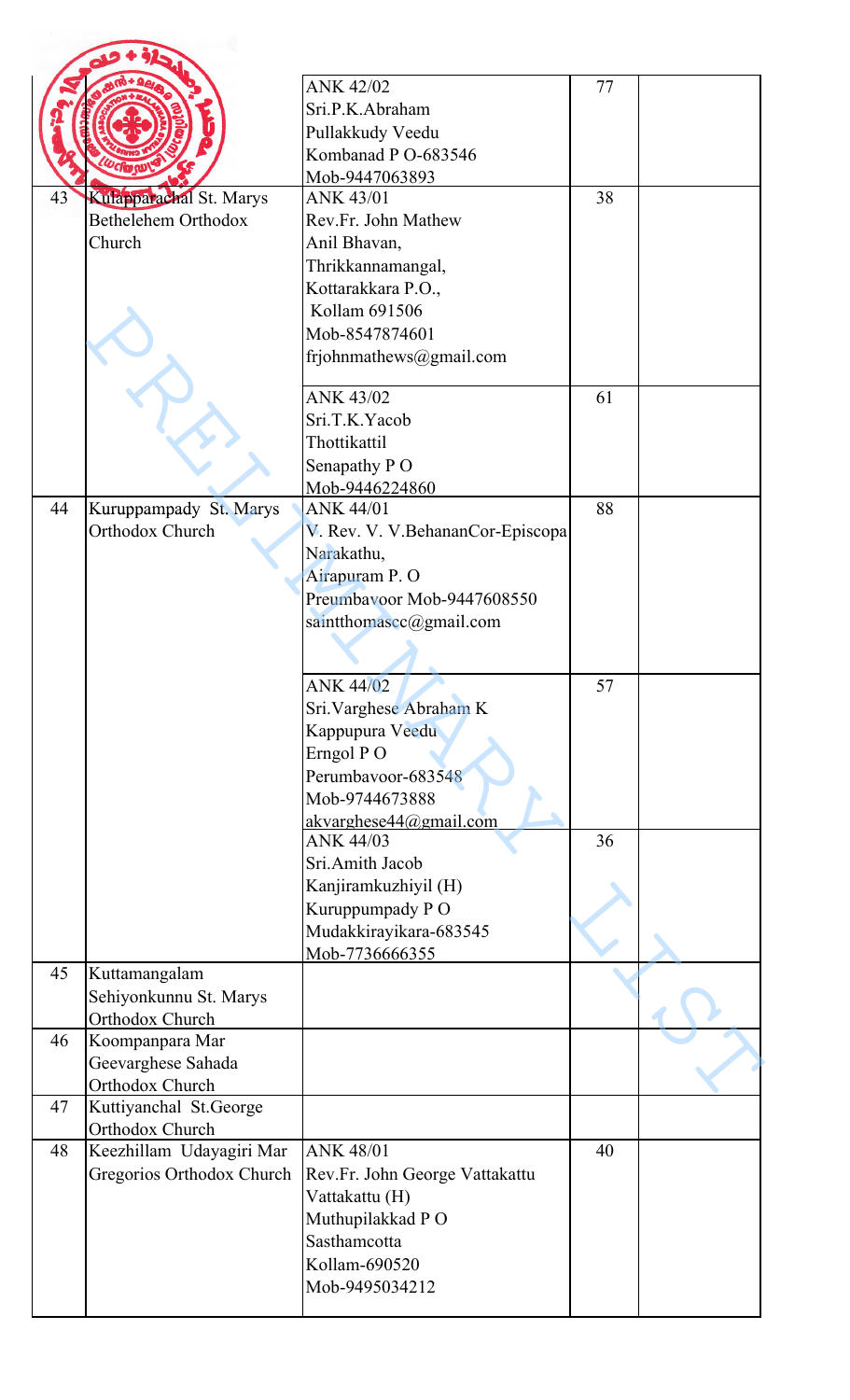|          |                                                                 | <b>ANK 48/02</b><br>Sri.Paulose A P<br>Arampallikudy (H)<br>Keezhillam P O-683541<br>Mob-9400653219<br>paulosepaily482@gmail.com                              | 68 |                           |
|----------|-----------------------------------------------------------------|---------------------------------------------------------------------------------------------------------------------------------------------------------------|----|---------------------------|
| 49       | Kodanad Sehion Orthodox<br>Church                               | <b>ANK 49/01</b><br>V. Rev. Thomas Paul Ramban<br>Maracheril,<br>Kuthukuzhi P.Q<br>Kothamangalam- 686691.<br>Mob-9496455952<br>thomasramban@gmail.com         | 50 | M.C.Member<br>2017-22     |
|          |                                                                 | <b>ANK 49/02</b><br>Sri.Shaji Varghese<br>Chettakulathinkara<br>Kodanad-683544<br>Mob-9947916059                                                              | 65 |                           |
| 50       | <b>Kodanad Mar Malke</b><br>Orthodox Church                     | <b>ANK 50/01</b><br><b>V. Rev. Thomas Paul Ramban</b><br>Maracheril,<br>Kuthukuzhi P.O.<br>Kothamangalam- 686691.<br>Mob-9496455952<br>thomasramban@gmail.com | 50 | M.C.Member<br>2017-22     |
|          |                                                                 | <b>ANK 50/02</b><br>Sri.Santhosh V.G<br>Vattaparambil (H)<br>Kodanad PO<br>Ernakulam-683944<br>Mob-9745084939                                                 | 48 |                           |
|          |                                                                 | ANK 50/03<br>Sri.Eldos Varghese<br>Chirackel (H)<br>Kodanad PO<br>Ernakulam-683544<br>Mob-9947591709                                                          | 38 |                           |
| 51       | Kalamboor St. Marys<br>Orthodox Church                          | <b>ANK 51/01</b><br>V.Rev.C.K.Issac Cor Episcopa<br>Chenayappillil (H)<br>Parabenchry<br>Pulinthanam PO<br>Pothanicad<br>Mob-9496617562                       | 79 | Sl.No<br><b>ANK 32/01</b> |
| 52<br>53 | Karakunnam St. Marys<br>Orthodox Church<br>Karimattom St. Marys |                                                                                                                                                               |    |                           |
|          | Orthodox Church                                                 |                                                                                                                                                               |    |                           |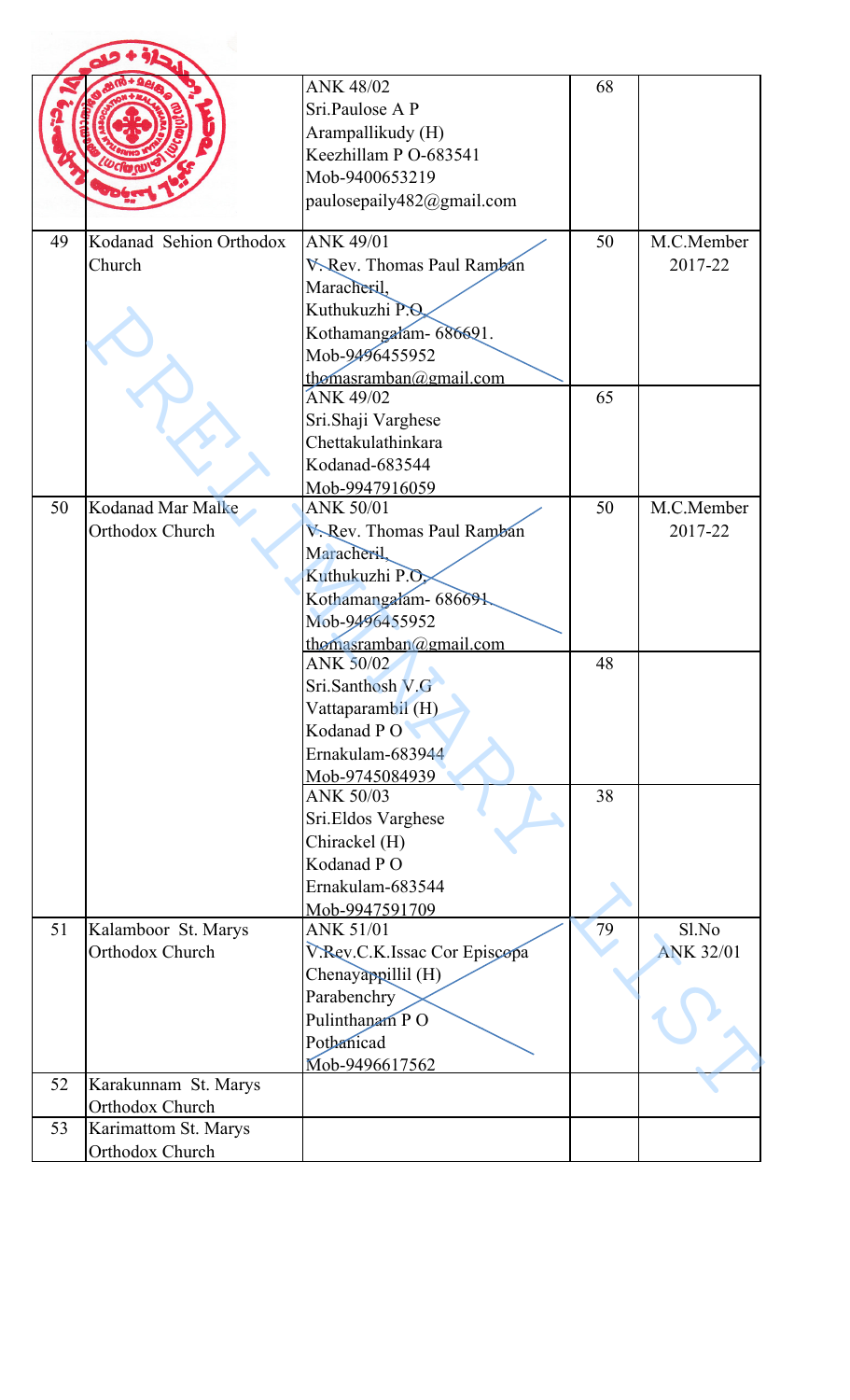|    | Calamassery St. George<br>odox Church       | <b>ANK 54/01</b><br>Rev.Fr. Kris Sebi<br>Puthenpurackel (H)<br>Lotus Garden<br>HMT Coloy P.O., Hiodayath Nagar<br>Kalamassery 683503.<br>Mob-9447784965<br>krissebic@gmail.com  | 31 |  |
|----|---------------------------------------------|---------------------------------------------------------------------------------------------------------------------------------------------------------------------------------|----|--|
|    |                                             | <b>ANK 54/02</b><br>Dr.Chikku Abraham<br>Kalathil (H)<br>Cohin University PO<br>Kochi-682021<br>Mob-98462 80649<br>chikkuabraham@yahoo.co.in<br>chikkuabrahamkalathil@gmail.com | 46 |  |
|    |                                             | <b>ANK 54/03</b><br>Sri.Biju Issac<br>kanavally Parambil<br>Rajagiri PO<br>Kalamasserry-683104<br>70129 06498<br>bijuillam@gmail.com                                            | 52 |  |
|    |                                             | <b>ANK 54/04</b><br>Sri.Koshy John<br>Saji Bhavan<br><b>Beerakutty Raod</b><br>Edappally PO<br>Kochi-682024<br>98460 99988<br>koshyssi@gmail.com                                | 48 |  |
| 55 | Kunnakurudy St.George<br>Orthodox Cathedral | <b>ANK 55/01</b><br>Rev. Fr. Boby Varghese<br>Kaithakkudy<br>Mannoor, Keezhillam PO<br>Ernakulam-683541<br>Mob-9544356902,8281285902<br>frbobyvarghese@gmail.com                | 29 |  |
|    |                                             | <b>ANK 55/02</b><br>Sri.Basil Joseph<br>Thadathil (H)<br>Airapuram PO<br>Kunnakurudy-683541<br>Mob-9995910271<br>basilthadathil@gmail.com                                       | 29 |  |
|    |                                             | <b>ANK 55/03</b><br>Sri.Eldhose Mathew<br>Pomackal (H)<br>Keezhillam PO<br>Keezillam-683541<br>Mob-9539047606                                                                   | 38 |  |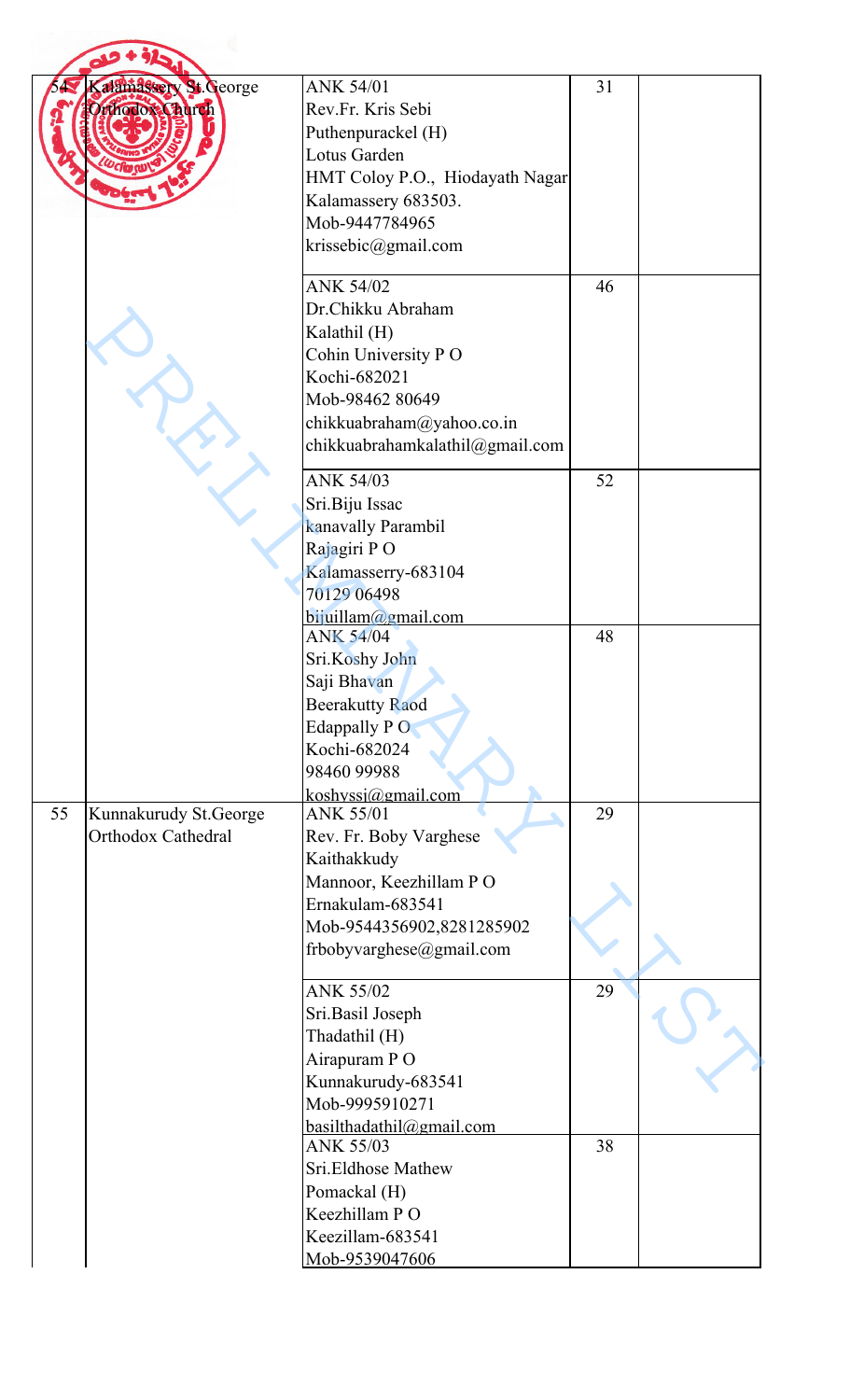|    |                                 | <b>ANK 55/04</b>                   |    |                  |
|----|---------------------------------|------------------------------------|----|------------------|
|    |                                 | Sri.Ginu Peter                     |    |                  |
|    |                                 | Molekudiyil                        |    |                  |
|    |                                 | Thrikkalathoor PO                  |    |                  |
|    |                                 | Thrikkalathoor-683541              |    |                  |
|    |                                 | Mob-9745144489                     |    |                  |
|    |                                 | <b>ANK 55/05</b>                   | 55 |                  |
|    |                                 | Sri.Joseph P.I                     |    |                  |
|    |                                 | Pokkattu (H)                       |    |                  |
|    |                                 | Kunnakkurudy                       |    |                  |
|    |                                 | Airapuram PO                       |    |                  |
|    |                                 | Mob-8113984953                     |    |                  |
|    |                                 | <b>ANK 55/06</b>                   | 30 |                  |
|    |                                 | Sri.Linjo P Kurian                 |    |                  |
|    |                                 | Pulparayil (H)                     |    |                  |
|    |                                 |                                    |    |                  |
|    |                                 | Nellad P O, Nellad-686669          |    |                  |
|    |                                 | Mob-9496061373<br><b>ANK 55/07</b> | 59 |                  |
|    |                                 |                                    |    |                  |
|    |                                 | Sri.Mathew V.M                     |    |                  |
|    |                                 | Pramkottil (H)                     |    |                  |
|    |                                 | Thrikkalathoor PO                  |    |                  |
|    |                                 | Ernakulam-683541                   |    |                  |
|    |                                 | Mob-9495127084                     |    |                  |
|    |                                 | <b>ANK 55/08</b>                   | 56 |                  |
|    |                                 | Sri.Thampi Mathew                  |    |                  |
|    |                                 | Meppurathu                         |    |                  |
|    |                                 | Mannoor                            |    |                  |
|    |                                 | Keezhillam-683541                  |    |                  |
|    |                                 | Ernakulam                          |    |                  |
|    |                                 | Mob-9961451090                     |    |                  |
| 56 | Kadathy St. Peters &            |                                    |    |                  |
|    | <b>St.Pauls Orthodox Church</b> |                                    |    |                  |
| 57 | Kakkanadu St. Thomas            |                                    |    |                  |
|    | Orthodox Church                 |                                    |    |                  |
| 58 | Karayamparambu St.George        |                                    |    |                  |
|    | Orthodox Church                 |                                    |    |                  |
|    |                                 |                                    |    |                  |
| 59 | Kidangoor Mar Baselious         | <b>ANK 59/01</b>                   | 79 | Sl.No            |
|    | Orthodox Church                 | V.Rev.C.K.Issac Cor Episcopa       |    | ANK 32/01        |
|    |                                 | Chenayappillil (H)                 |    |                  |
|    |                                 | Parabenchry                        |    |                  |
|    |                                 | Pulinthanam PO                     |    |                  |
|    |                                 | Pothanicad                         |    |                  |
|    |                                 | Mob-9496617562                     |    |                  |
| 60 | Kutta St.George Orthodox        | <b>ANK 60/01</b>                   | 35 | Sl <sub>No</sub> |
|    | Church                          | Rev. Fr. Jithin George             |    | ANK 35/01        |
|    |                                 | Paranayil House,                   |    |                  |
|    |                                 | Valayanchirangara P.O.,            |    |                  |
|    |                                 | Ernakulam 683 556.                 |    |                  |
|    |                                 | Mob-9605483371                     |    |                  |
|    |                                 |                                    |    |                  |
|    |                                 | jithinorthodox@gmail.com           |    |                  |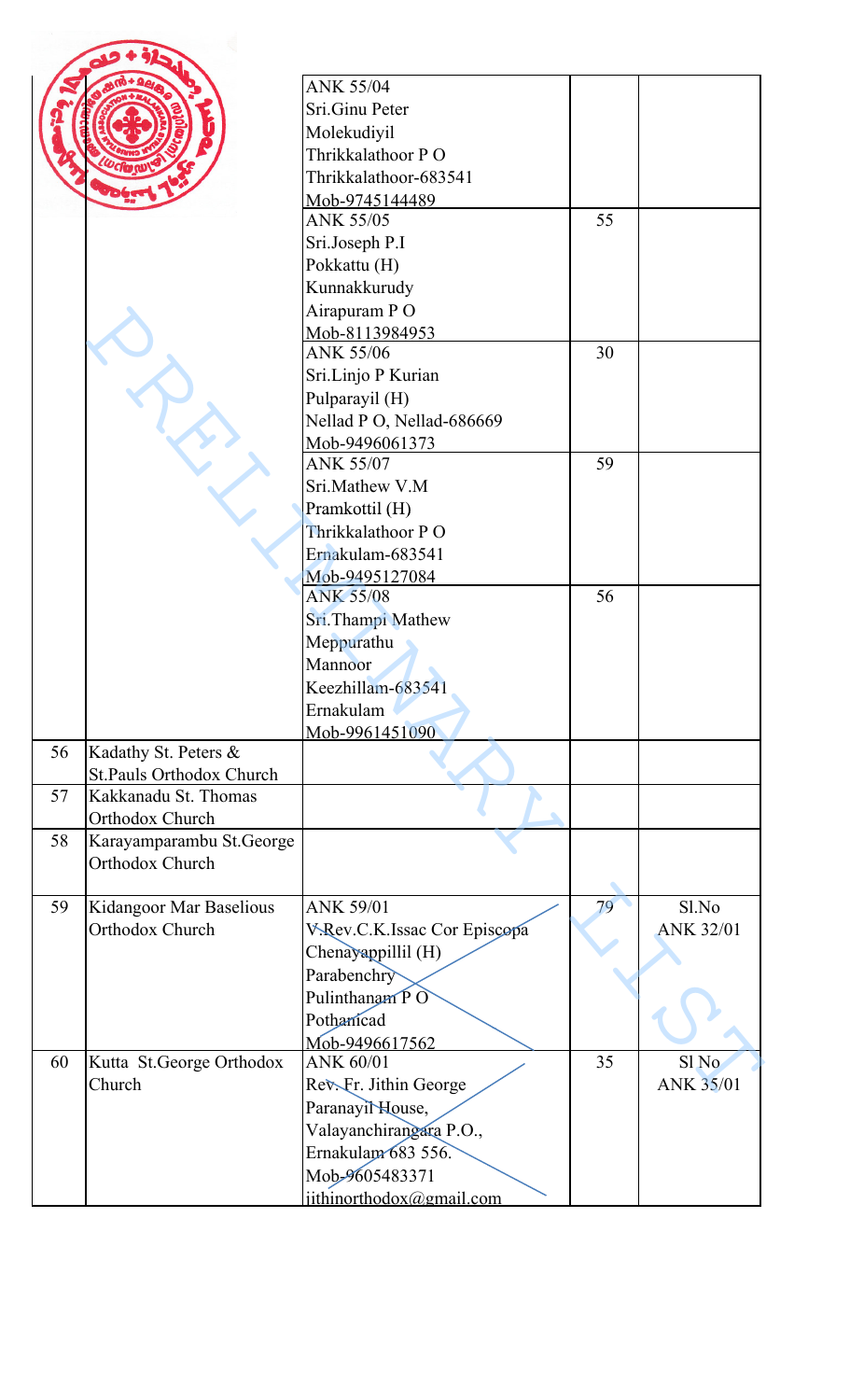|    | Chakkanbalam St.Peters<br>St.Pauls Onthodox Church Rev. Fr. Boby Varghese | <b>ANK 61/01</b><br>Kaithakkudy<br>Mannoor, Keezhillam PO<br>Ernakulam-683541<br>Mob-9544356902,8281285902                                                                                          | 47       | Sl.No<br>55/01            |
|----|---------------------------------------------------------------------------|-----------------------------------------------------------------------------------------------------------------------------------------------------------------------------------------------------|----------|---------------------------|
|    |                                                                           | ANK 61/02<br>Sri.John Zachariah<br>Marikudyil (H)<br>Pazhanganam<br>Kizhkkambalam-683562<br>Mob-9847044664<br>ANK 61/03<br>Sri.Mathew John<br>Marikudyil (H)<br>Pazhanganam<br>Kizhkkambalam-683562 | 57<br>67 |                           |
|    |                                                                           | Mob-8921673194                                                                                                                                                                                      |          |                           |
| 62 | Kangarapady St.George<br>Orthodox Church                                  |                                                                                                                                                                                                     |          |                           |
| 63 | Mulavoor St. Mary's<br>Kyamtha                                            |                                                                                                                                                                                                     |          |                           |
| 64 | Mullaringad St. Marys<br>GetheseemonOrthodox<br>Church                    | <b>ANK 64/01</b><br>Rev. Fr. Jithin George<br>Paranayil House,<br>Valayanchirangara P.O.,<br>Ernakulam 683 556.                                                                                     | 35       | Sl No<br><b>ANK 35/01</b> |
| 65 | Munnar St. Marys Orthodox ANK 65/01<br>Church                             | Mob-9605483371<br>Rev.Nobin Philip<br>Manalel (H)<br>Veloor PO<br>Kottayam-686003<br>Mob-8592801728<br>frnobinphilip@gmail.com                                                                      | 51       |                           |
|    |                                                                           | <b>ANK 65/02</b><br><b>Adv.Andrews Mathew</b><br>Peedikaparambil (H)<br>Temple Raod, Munnar-685612<br>Mob-9447613919, 6282682268<br>andrewsmathew.mnr@gmail.com                                     | 51       |                           |
|    |                                                                           | ANK 65/03<br>Sri.P.M.Yeldhos<br>Puthussery (H)<br>Chitrapuram PO<br>Idukku-685565<br>Mob-9447403890<br>yeldhosputhussery@gmail.com                                                                  | 58       |                           |
| 66 | Murikkumthotty St.George                                                  |                                                                                                                                                                                                     |          |                           |
|    | Orthodox Church                                                           |                                                                                                                                                                                                     |          |                           |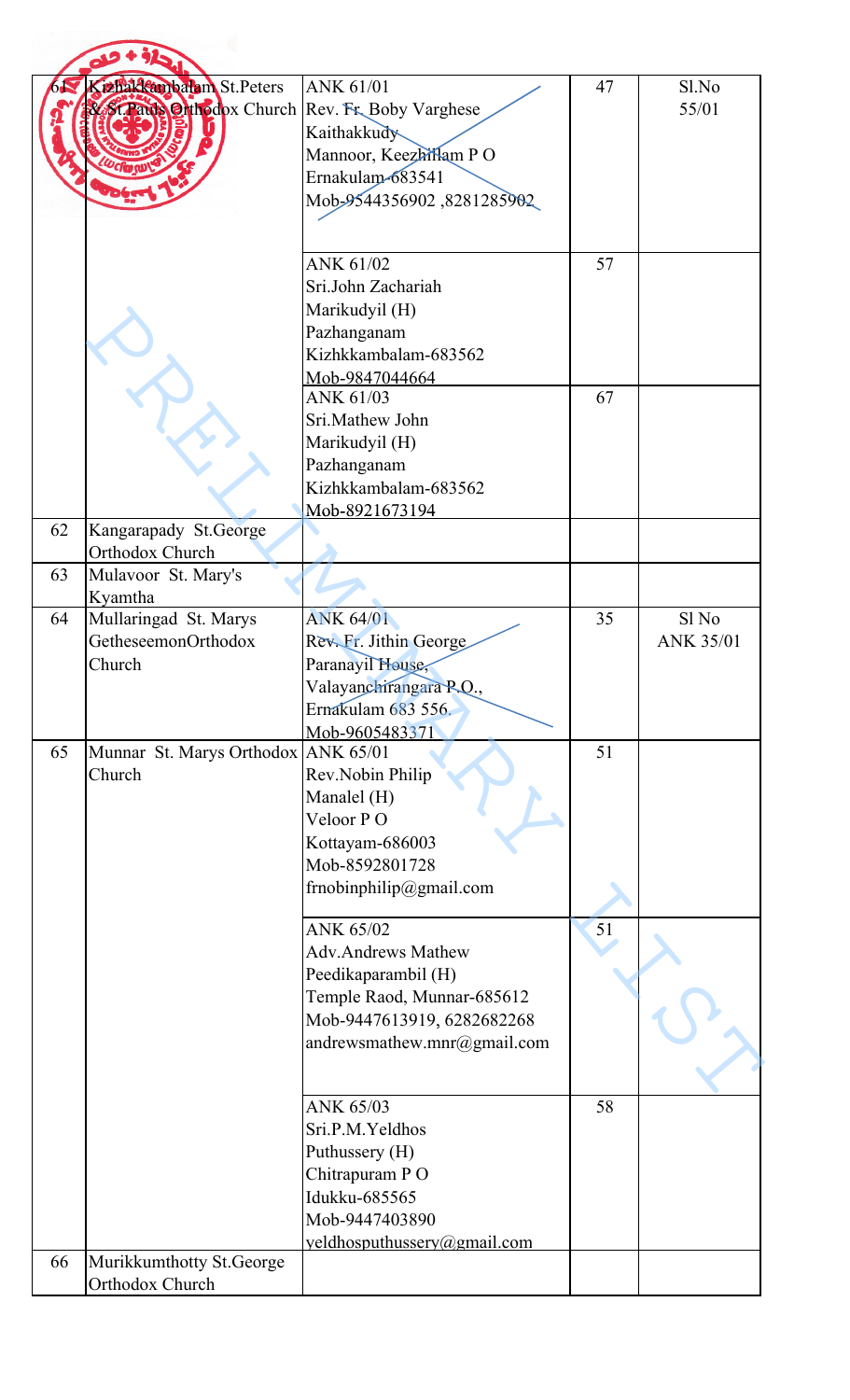|     | Mufikkassery St George    |                                    |    |                  |
|-----|---------------------------|------------------------------------|----|------------------|
|     | Orthodox Church           |                                    |    |                  |
|     | Mutukada S. Thomas        |                                    |    |                  |
|     | Orthodox Church           |                                    |    |                  |
| 692 | Mekkadu St. Marys         |                                    |    |                  |
|     | Orthodox Church           |                                    |    |                  |
| 70  | Methala Bethany St. Marys |                                    |    |                  |
|     | Orthodox Church           |                                    |    |                  |
| 71  | Mukkannoor St.George      |                                    |    |                  |
|     | Sehion Orthodox Church    |                                    |    |                  |
| 72  | Mudavoor St.George        | <b>ANK 72/01</b>                   | 35 |                  |
|     | <b>Orthodox Church</b>    | Rev.Fr.Geevarghese Kappil          |    |                  |
|     |                           | St.George Orthodox Syrian church   |    |                  |
|     |                           | Mudavoor,                          |    |                  |
|     |                           | Mudavoor P O-686669                |    |                  |
|     |                           | Mob-9544445354                     |    |                  |
|     |                           | jithinkappil1987@gmail.com         |    |                  |
|     |                           | <b>ANK 72/02</b>                   | 50 |                  |
|     |                           | Sri.Cherian Issac                  |    |                  |
|     |                           | Pulikakudiyil (H)                  |    |                  |
|     |                           | Mudavoor,                          |    |                  |
|     |                           | Mudavoor P O-686669                |    |                  |
|     |                           | Muvattupuzha, Ernakulam            |    |                  |
|     |                           | <b>ANK 72/03</b>                   | 54 |                  |
|     |                           | Sri.Reji Mathew                    |    |                  |
|     |                           | Pulikakudiyil (H)                  |    |                  |
|     |                           | Mudavoor,                          |    |                  |
|     |                           | Mudavoor P O-686669                |    |                  |
|     |                           | Muvattupuzha, Ernakulam            |    |                  |
| 73  | Muniyara Mar Ignatious    | Mob-9497794440<br><b>ANK 73/01</b> | 74 |                  |
|     | Orthodox Church           | Rev. Fr. P.V. Philip               |    |                  |
|     |                           | Arimpanchirayil                    |    |                  |
|     |                           | Arimpanchirayil,                   |    |                  |
|     |                           | Pulinthanam P.O.,                  |    |                  |
|     |                           | Muvattupuzha 686 671.              |    |                  |
|     |                           | Mob- 9961190802, 9846591575(W      |    |                  |
|     |                           |                                    |    |                  |
| 74  | East Marady St. Marys     | <b>ANK 74/01</b>                   | 31 | Sl.No            |
|     | Orthodox Church           | Rev. Nobin Philip                  |    | <b>ANK 65/01</b> |
|     |                           | Manaler(H)                         |    |                  |
|     |                           | Veloor PO                          |    |                  |
|     |                           | Kottayam-686003                    |    |                  |
|     |                           | Mob-8592801728                     |    |                  |
|     |                           | <b>ANK 74/02</b>                   | 63 |                  |
|     |                           | Dr.M.E.Kuriakose                   |    |                  |
|     |                           | Madasseril (H)                     |    |                  |
|     |                           | Maardy PO                          |    |                  |
|     |                           | Muvattupuzha-686673                |    |                  |
|     |                           | Mob-9447101513                     |    |                  |
|     |                           | kuriakose27359@gmail.com           |    |                  |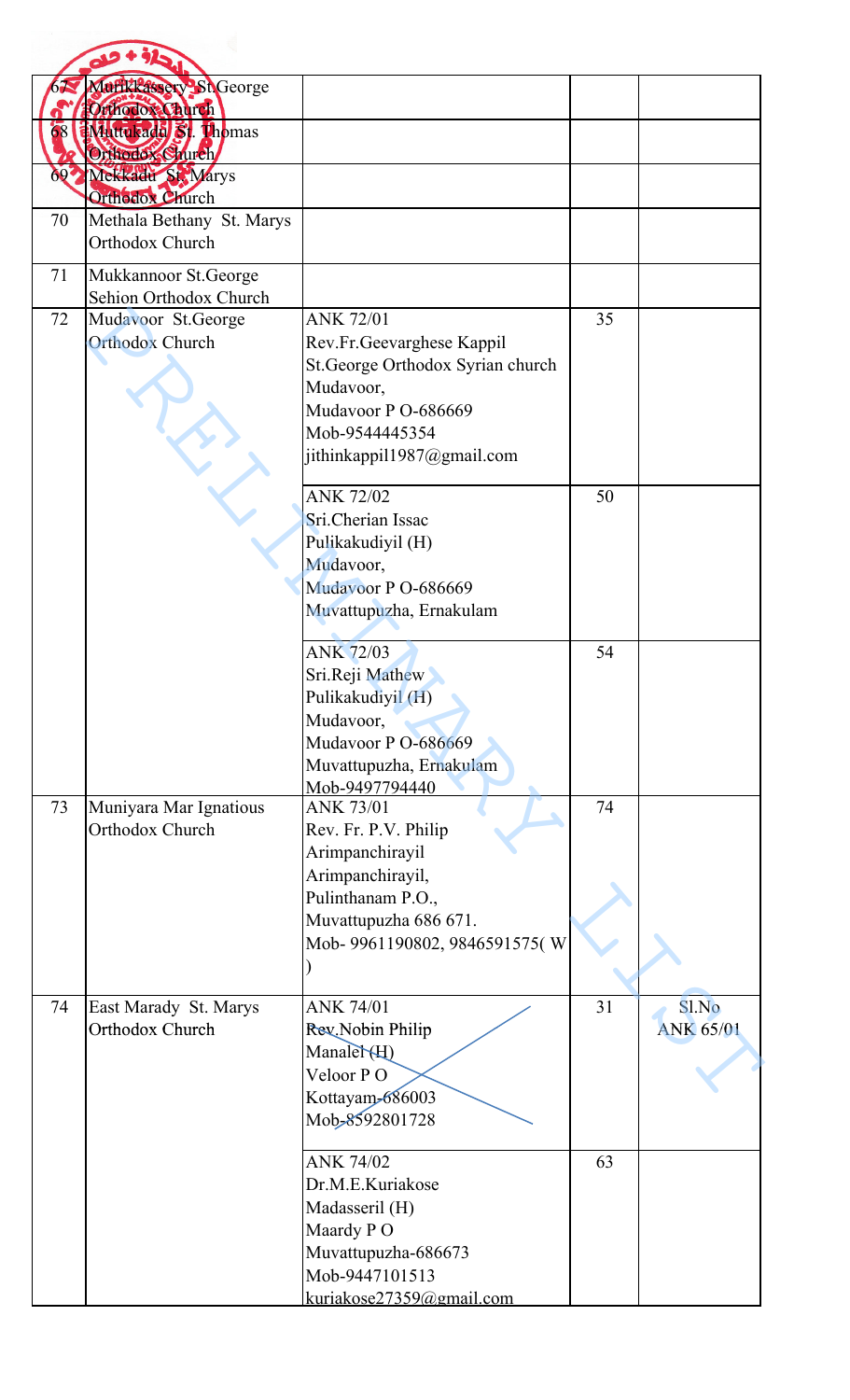|    | Maramangalam Kadeesha            |                                         |    |                  |
|----|----------------------------------|-----------------------------------------|----|------------------|
|    | <b>Stroeorge 3</b>               |                                         |    |                  |
| 76 | Marayook St.George               |                                         |    |                  |
|    | Orthodox Church                  |                                         |    |                  |
|    | Mattoor Kalady St.George         |                                         |    |                  |
|    | Orthodox Church                  |                                         |    |                  |
|    |                                  |                                         |    |                  |
| 78 | Mazhuvannoor St. Thomas          | <b>ANK 78/01</b>                        | 39 | Sl <sub>No</sub> |
|    | Orthodox Church                  | Rev.Fr. Tijo Kuriakose                  |    | <b>ANK 31/01</b> |
|    |                                  | ManalelPuthiyaparambil,                 |    |                  |
|    |                                  | Amayannoor <sub>RQ.,</sub>              |    |                  |
|    |                                  | Kottayam 686019                         |    |                  |
|    |                                  | Mob-9447567608                          |    |                  |
|    |                                  | timanalel@gmail.com<br><b>ANK 78/02</b> | 74 |                  |
|    |                                  | Adv.Mathew N Abraham                    |    |                  |
|    |                                  | Nedumpurath                             |    |                  |
|    |                                  | South Mazhuvannur PO                    |    |                  |
|    |                                  | Mudavoor Via-686669                     |    |                  |
|    |                                  | Mob-9447465314                          |    |                  |
|    |                                  | <b>ANK 78/03</b>                        | 39 |                  |
|    |                                  | Adv.Manu Kuruvilla                      |    |                  |
|    |                                  | Kulangattil                             |    |                  |
|    |                                  | Kadackanad PO                           |    |                  |
|    |                                  | Kolencherry-682311                      |    |                  |
|    |                                  | Mob-9947132420                          |    |                  |
| 79 | Mangathotti Mar Gregorios        |                                         |    |                  |
|    | Orthodox Church                  |                                         |    |                  |
| 80 | Manikandamchal Mar               |                                         |    |                  |
|    | <b>Baselious Orthodox Church</b> |                                         |    |                  |
|    |                                  |                                         |    |                  |
| 81 | Manjapara St.George              |                                         |    |                  |
|    | Orthodox Church                  |                                         |    |                  |
| 82 | Mangulam Mar                     |                                         |    |                  |
|    | Geevarghese Sahada               |                                         |    |                  |
|    | Orthodox Church                  |                                         |    |                  |
| 83 | Mannoor St.George                |                                         |    |                  |
|    | Bethelehem Orthodox              |                                         |    |                  |
| 84 | Church<br>Morakala St. Marys     | <b>ANK 84/01</b>                        | 34 | Sl.No            |
|    | Orthodox Church                  | Rev Fr. John K Jacob                    |    | <b>ANK 25/01</b> |
|    |                                  | Kalathilparambil                        |    |                  |
|    |                                  | Azhyadathuchita PO                      |    |                  |
|    |                                  | Thiruvalla-689113                       |    |                  |
|    |                                  | Mob-7012042618                          |    |                  |
|    |                                  | johnmuthoor@gmail.com                   |    |                  |
|    |                                  | <b>ANK 84/02</b>                        | 53 |                  |
|    |                                  | Sri.Thomas Varghese                     |    |                  |
|    |                                  | Poyakayil (H)                           |    |                  |
|    |                                  | West Morakkal                           |    |                  |
|    |                                  | Pallykkara                              |    |                  |
|    |                                  | Mob-                                    |    |                  |
| 85 | Machiplavu St.George             |                                         |    |                  |
|    | Orthodox Church                  |                                         |    |                  |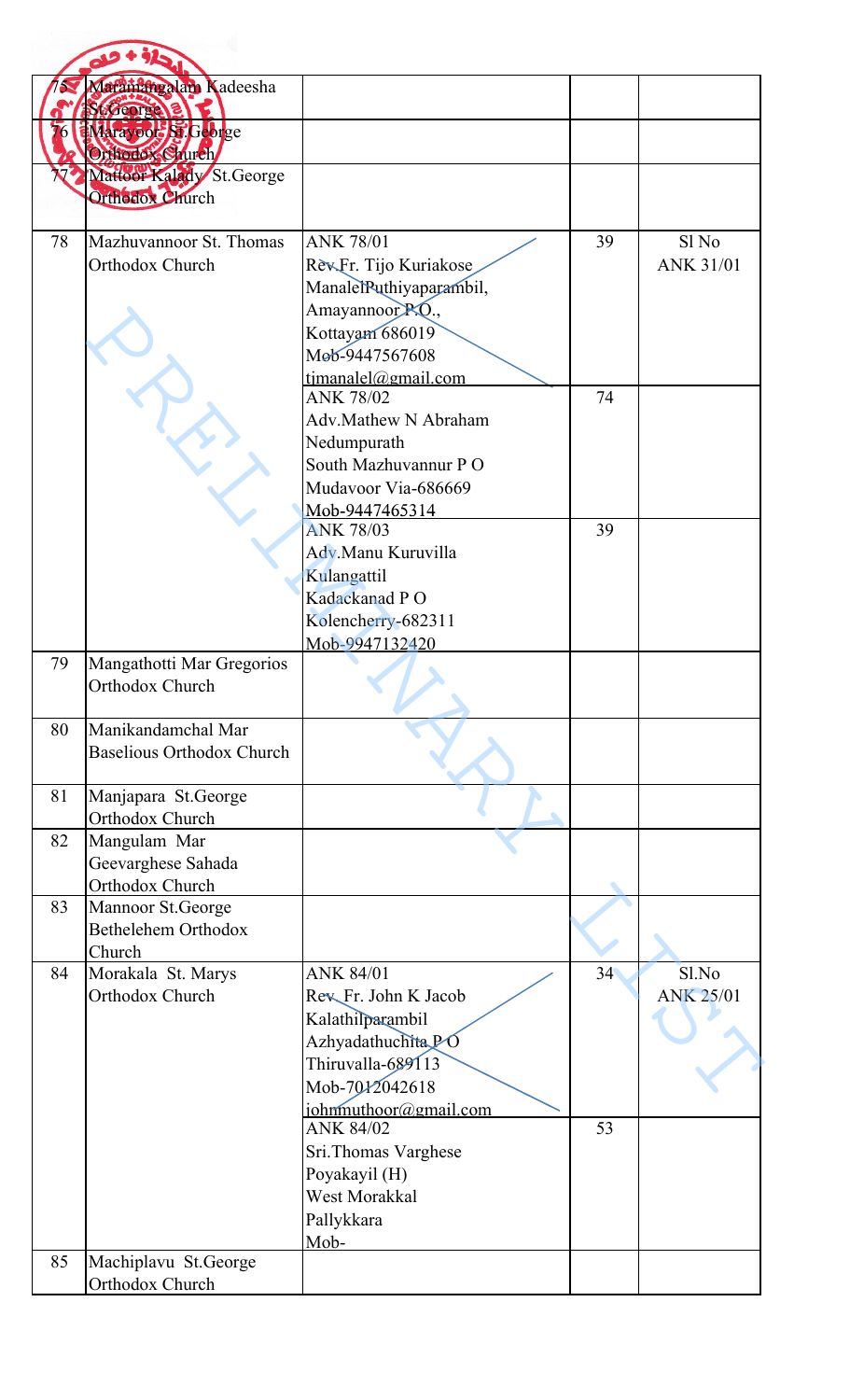|     | Malay than thuruth St. Marys              |                                                   |    |           |
|-----|-------------------------------------------|---------------------------------------------------|----|-----------|
|     | Othodox Church                            |                                                   |    |           |
|     | Mamalakandan Mar                          |                                                   |    |           |
|     | <b>Baselios Orhodox Church</b>            |                                                   |    |           |
| 887 | Naduvattam St Marys                       |                                                   |    |           |
|     | Orthodox Church                           |                                                   |    |           |
| 89  | Nayathodu St.George                       |                                                   |    |           |
|     | Orthodox Church                           |                                                   |    |           |
| 90  | Nedumbassery St.George<br>Orthodox Church |                                                   |    |           |
| 91  | Nedumgapra St. Marys                      |                                                   |    |           |
|     | <b>Orthodox Church</b>                    |                                                   |    |           |
| 92  | Nellimattam St. Marys                     |                                                   |    |           |
|     | <b>Orthodox Church</b>                    |                                                   |    |           |
| 93  | Nellimolam St. Marys                      |                                                   |    |           |
|     | Orthodox Church                           |                                                   |    |           |
| 94  | Neriyamangalm St. Johns                   |                                                   |    |           |
|     | Orthodox Church                           |                                                   |    |           |
| 95  | Odakkali St. Marys                        | <b>ANK 95/01</b>                                  | 83 |           |
|     | Orthodox Church                           | Rev.Fr. George Pattolattu                         |    |           |
|     |                                           | Swanthanam Special School<br>Kothamangalam-686691 |    |           |
|     |                                           | Mob-9447142710                                    |    |           |
|     |                                           |                                                   |    |           |
|     |                                           | <b>ANK 95/02</b>                                  | 67 |           |
|     |                                           | Sri.Raju Paul                                     |    |           |
|     |                                           | Meckamalil (H)                                    |    |           |
|     |                                           | Assamanoor PO                                     |    |           |
|     |                                           | Odakkaly-683649                                   |    |           |
|     |                                           | Mob-8714141638                                    |    |           |
|     |                                           | rajump@hotmail.com                                |    |           |
| 96  | Oorakkadu St.Thomas<br>Orthodox Church    |                                                   |    |           |
| 97  | Padicup St. Marys Orthodox                |                                                   |    |           |
|     | Church                                    |                                                   |    |           |
| 98  | Pallikara Mar Baselious                   | <b>ANK 98/01</b>                                  | 46 | Sl.No     |
|     | Gregorious Orthodox                       | Rev.Fr.Eldo Elais                                 |    | ANK-14/01 |
|     | Church                                    | Thamarapillil (H)                                 |    |           |
|     |                                           | Pooppar PO                                        |    |           |
|     |                                           | Santhanpara-685619                                |    |           |
|     |                                           | Mob-9497279157                                    |    |           |
|     |                                           | <b>ANK 98/02</b>                                  | 60 |           |
|     |                                           | Sri.Yohannan P.P                                  |    |           |
|     |                                           | Perumpillykudy (H)                                |    |           |
|     |                                           | Kumarapuram PO                                    |    |           |
|     |                                           | Kizhkka Morakkala-683565<br>Mob-9744818127        |    |           |
| 99  | Pazhamthottam St. Marys                   | <b>ANK 99/01</b>                                  | 82 |           |
|     | Orthodox Church                           | V. Rev. Mathai Edayanal Cor-                      |    |           |
|     |                                           | Episcopa                                          |    |           |
|     |                                           | Theonivas                                         |    |           |
|     |                                           | Pazhamthottam P.O.,                               |    |           |
|     |                                           | Ernakulam-683565                                  |    |           |
|     |                                           | Mob-9447396369                                    |    |           |
|     |                                           |                                                   |    |           |
|     |                                           |                                                   |    |           |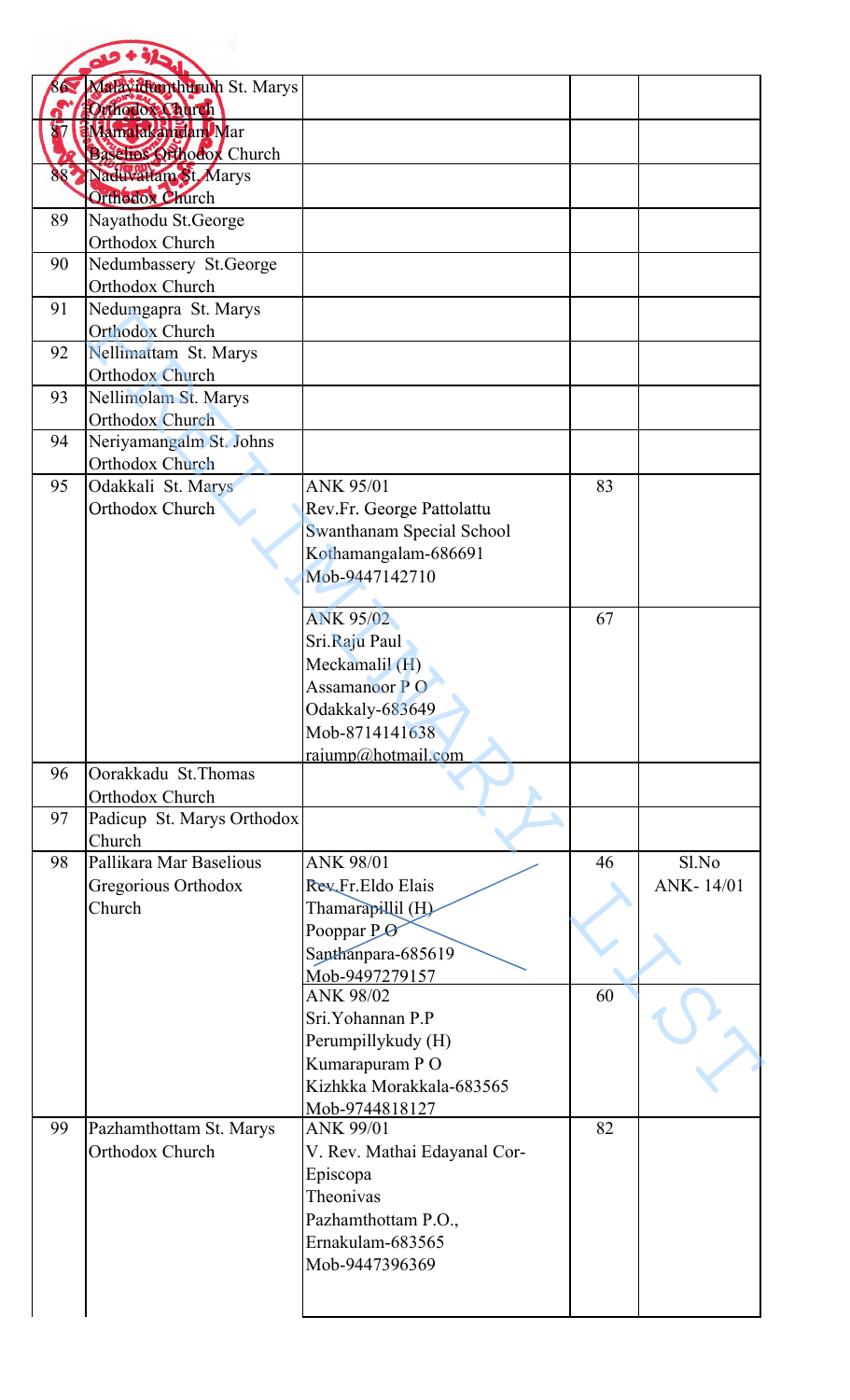|     |                                         | <b>ANK 99/02</b>             | 51 |                  |
|-----|-----------------------------------------|------------------------------|----|------------------|
|     |                                         | Sri.Jose T.Y                 |    |                  |
|     |                                         | Thacheth (H)                 |    |                  |
|     |                                         | Njaralloor                   |    |                  |
|     |                                         | Kizhakkambalam P O-683562    |    |                  |
|     |                                         | Mob-9447875211               |    |                  |
|     |                                         | josety44@gmail.com           |    |                  |
|     |                                         | ANK 99/03                    | 41 |                  |
|     |                                         | Sri.Sigin Thomas             |    |                  |
|     |                                         | Edayanal (H)                 |    |                  |
|     |                                         | Pazhamthottam PO             |    |                  |
|     |                                         | Ernakulam-683565             |    |                  |
|     |                                         | Mob-9846720001               |    |                  |
|     |                                         | siginthomas@yahoo.com        |    |                  |
| 100 | Pazhayaviduthi St. Marys                | ANK 100/01                   | 74 | Sl.No            |
|     | Orthodox Church                         | Rev. Fr. P.V. Philip         |    | <b>ANK 73/01</b> |
|     |                                         | Arimpanchirayil              |    |                  |
|     |                                         | Arimpanchirayil,             |    |                  |
|     |                                         | Pulinthanam P.O.,            |    |                  |
|     |                                         | Muvattupazha 686 671.        |    |                  |
|     |                                         | Mob-9961190802, 9846591575(W |    |                  |
|     |                                         |                              |    |                  |
| 101 | Peechanikad St.George                   | <b>ANK 101/01</b>            | 56 |                  |
|     | Thabore                                 | Rev. Fr. K.K. Varghese       |    |                  |
|     |                                         | Karimpanackal,               |    |                  |
|     |                                         | N. Mazhauvannoor P.O.,       |    |                  |
|     |                                         | Valambur, Ernakulam 686 669  |    |                  |
|     |                                         | Mob-9446605866               |    |                  |
|     |                                         | frkkvarghese6@gmail.com      |    |                  |
|     |                                         |                              |    |                  |
|     |                                         | ANK 101/02                   | 61 |                  |
|     |                                         | Sri.K.M.Varghese             |    |                  |
|     |                                         | Kariprampattu                |    |                  |
|     |                                         | Peechanikadu                 |    |                  |
|     |                                         |                              |    |                  |
|     |                                         | Angamaly,                    |    |                  |
|     |                                         | Puliyanam P O-683572         |    |                  |
| 102 | Peechanikad St.Peter's                  | Mob-8907044484<br>ANK 102/01 |    | Sl No            |
|     | Orthodox Church                         |                              |    | <b>ANK 35/01</b> |
|     |                                         | Rev. Fr. Jithin George       |    |                  |
|     |                                         | Paranayi <sub>ktouse</sub> , |    |                  |
|     |                                         | Valayanchirangara P.O.,      |    |                  |
|     |                                         | Ernakulam 683 556.           |    |                  |
|     |                                         | Mob-9605483371               | 35 |                  |
| 103 | Peechanikad                             | jithinorthodox@gmail.com     |    |                  |
|     |                                         |                              |    |                  |
|     | Chakkaraparambu                         |                              |    |                  |
| 104 | <b>St.Thomas Gatsemon</b>               |                              |    |                  |
| 105 | Perumeni St.George<br>Perumbinkutta Mar |                              |    |                  |
|     |                                         |                              |    |                  |
|     | Gregorious                              |                              |    |                  |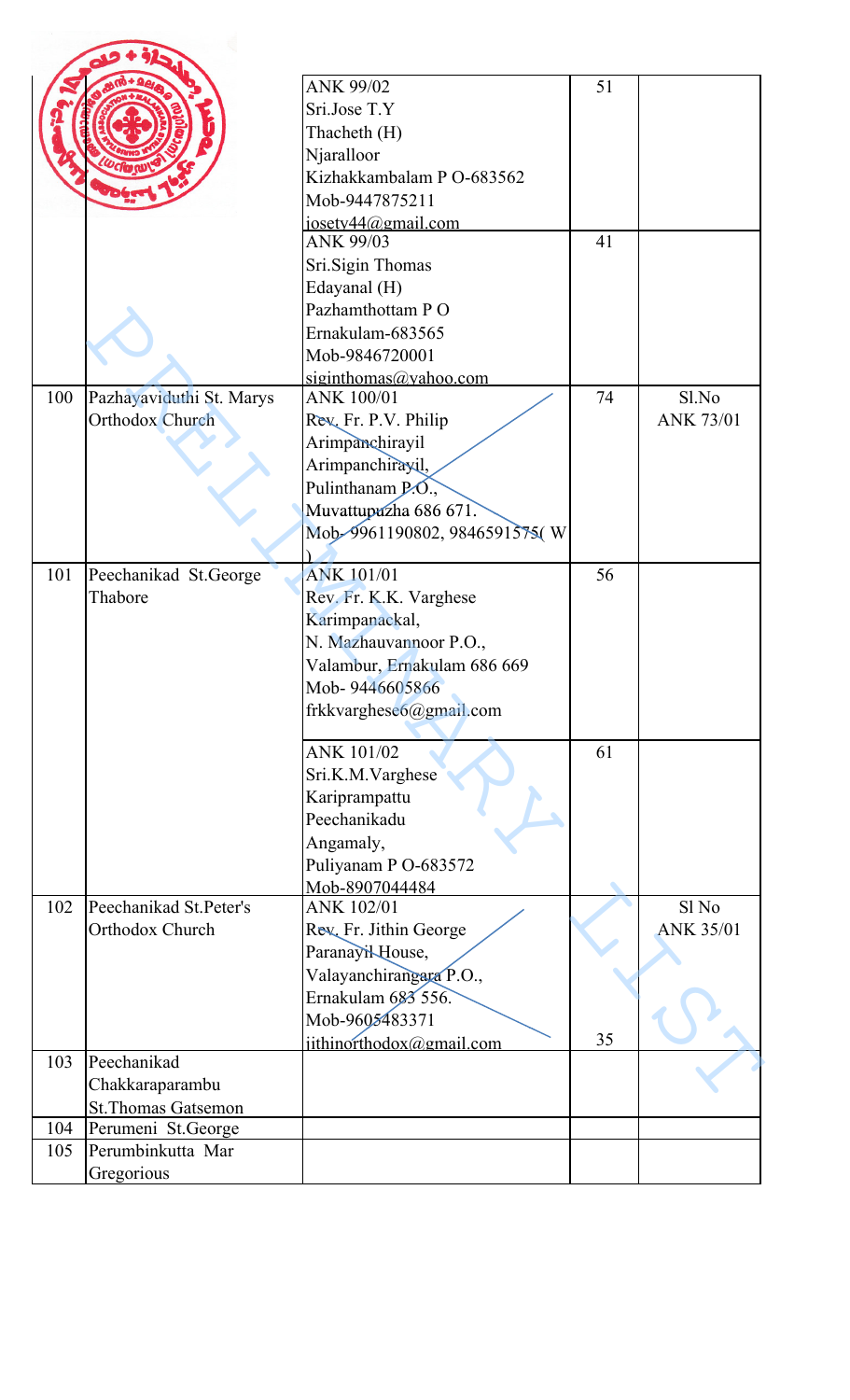|     | Perumbatoor Bethel                   | ANK 106/01                              | 72 |  |
|-----|--------------------------------------|-----------------------------------------|----|--|
|     | ulogkko Orthodox Church              | Rev. Fr. M.M. Abraham                   |    |  |
|     |                                      | Maniyattukudy,                          |    |  |
|     |                                      | Kuthukuzhy P.O.,                        |    |  |
|     |                                      | Kothamangalam,                          |    |  |
|     |                                      | Ernakulam 686 691                       |    |  |
|     |                                      | Mob-9946456617                          |    |  |
|     |                                      | ANK 106/02                              | 54 |  |
|     |                                      | Sri.Reji Mathai                         |    |  |
|     |                                      | Thombra House-366 A/1                   |    |  |
|     |                                      | Pattal Quarry Raod, Pattal              |    |  |
|     |                                      | Perumbavoor P O-683542                  |    |  |
|     |                                      | Mob-8281736250                          |    |  |
|     |                                      | ANK 106/03                              | 48 |  |
|     |                                      | Sri.Saji George                         |    |  |
|     |                                      | Chilambikodan                           |    |  |
|     |                                      | Vattakkattupadi                         |    |  |
|     |                                      | Perumbavoor                             |    |  |
|     |                                      | Mob-9846184641                          |    |  |
| 107 | Pindimana St.Johns Baptist           |                                         |    |  |
| 108 | Poikkattussery Mar                   |                                         |    |  |
|     | Behanan                              |                                         |    |  |
| 109 | Pukkattupady St.George               |                                         |    |  |
| 110 | Poothamkutti St.Marys                |                                         |    |  |
| 111 | Pothanicadu Umminikunnu   ANK 111/01 |                                         | 65 |  |
|     | <b>St.Marys Orthodox</b>             | Rev. Fr. C.A.Paulose                    |    |  |
|     | Mahaedavaka                          | Chennakattu                             |    |  |
|     |                                      | Mattakkuzhy                             |    |  |
|     |                                      | Varikoly PO-682308                      |    |  |
|     |                                      | Mob-9497680240                          |    |  |
|     |                                      | <b>ANK 111/02</b>                       | 71 |  |
|     |                                      | Sri.Abraham K.A                         |    |  |
|     |                                      | Kakkathottathil                         |    |  |
|     |                                      | Pothanikad                              |    |  |
|     |                                      | Pothanikad P O-686671                   |    |  |
|     |                                      | Mob-9946032195                          |    |  |
|     |                                      | ANK 111/03                              | 70 |  |
|     |                                      | Sri.Paulose C.P                         |    |  |
|     |                                      | Chembakasseril                          |    |  |
|     |                                      | Pulinthanam                             |    |  |
|     |                                      | Pulinthanam P O-686671                  |    |  |
|     |                                      | Mob-9961080506                          |    |  |
|     |                                      | <b>ANK 111/04</b>                       |    |  |
|     |                                      | Sri.Benny Varghese                      |    |  |
|     |                                      | Kallunkal                               |    |  |
|     |                                      | Pallarimangalam PO                      |    |  |
|     |                                      | Mavudy-686671                           |    |  |
|     |                                      | Mob-9961837829,6282338166<br>ANK 111/05 | 74 |  |
|     |                                      | Sri.Mathew P.V                          |    |  |
|     |                                      | Pukkunnel                               |    |  |
|     |                                      | Pothanikad, Pothanikad-686671           |    |  |
|     |                                      | Mob-9961109131                          |    |  |
| 112 | Pulikkathotty St.Marys               |                                         |    |  |
|     |                                      |                                         |    |  |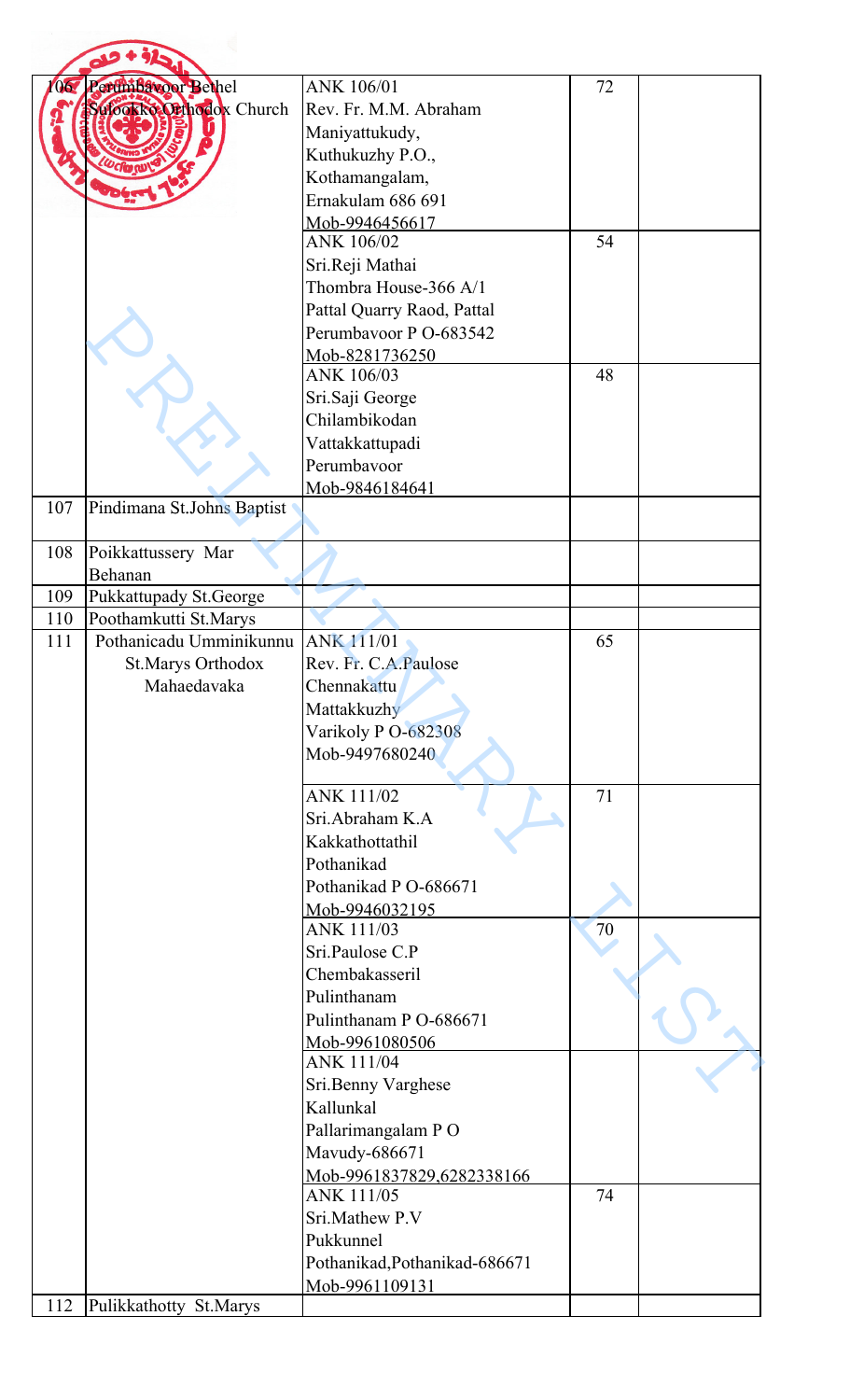|     | uththam St. Johns                           | <b>ANK 113/01</b><br>V.Rev.C.K.Issac Cor Episcopa<br>Chenayappillil (H)<br>Parabenchry<br>Pulinthanam PQ<br>Pothanicad-686671<br>Mob-9496617562<br>issacchenayappillil@gmail.com | 79 | Sl.No<br><b>ANK 32/01</b> |
|-----|---------------------------------------------|----------------------------------------------------------------------------------------------------------------------------------------------------------------------------------|----|---------------------------|
|     |                                             | ANK 113/02<br>Sri.Philip C Issac<br>Chenayappillil (H)<br>Parabenchry<br>Pulinthanam PO<br>Pothanicad-686671<br>Mob-9880543654<br>philipissacc@gmail.com                         | 45 |                           |
| 114 | Panikkankudy Mar<br>Gregorios               |                                                                                                                                                                                  |    |                           |
| 115 | Paniely St.George                           |                                                                                                                                                                                  |    |                           |
| 116 | Parethumol St.George                        | <b>ANK 116/01</b>                                                                                                                                                                | 74 | Sl.No                     |
|     | Orthodox Church                             | Rev. Fr. P.V. Philip<br>Arimpanchirayil<br>Arimpanchirayik,<br>Pulinthanam P.O.<br>Muvattupuzha 686 671.<br>Mob-9961190802, 9846591575(W                                         |    | <b>ANK 73/01</b>          |
| 117 | Pareekanni St.George                        | ANK 117/01<br>Rev.Fr. Thomas Varghese<br>Enacherril House, Panipra P.O.,<br>Irumalapady,<br>Ernakulam 686 692.<br>Mob-7559909830                                                 | 53 |                           |
|     |                                             | <b>ANK 117/02</b><br>Sri. Vinoj Babu<br>Chudumannil (H)<br>Pareekanni PO<br>Nellimattom Via-686693<br>Mob-9387033616<br>vinojbabuc@gmail.com                                     | 48 |                           |
| 118 | Punnekkadu St.George                        |                                                                                                                                                                                  |    |                           |
|     | Gethseemon                                  |                                                                                                                                                                                  |    |                           |
| 119 | Pathinalam Mile Mar                         |                                                                                                                                                                                  |    |                           |
| 120 | Ignatius Noorono<br>Rajakumary Galeelakunnu |                                                                                                                                                                                  |    |                           |
|     | St. Johns                                   |                                                                                                                                                                                  |    |                           |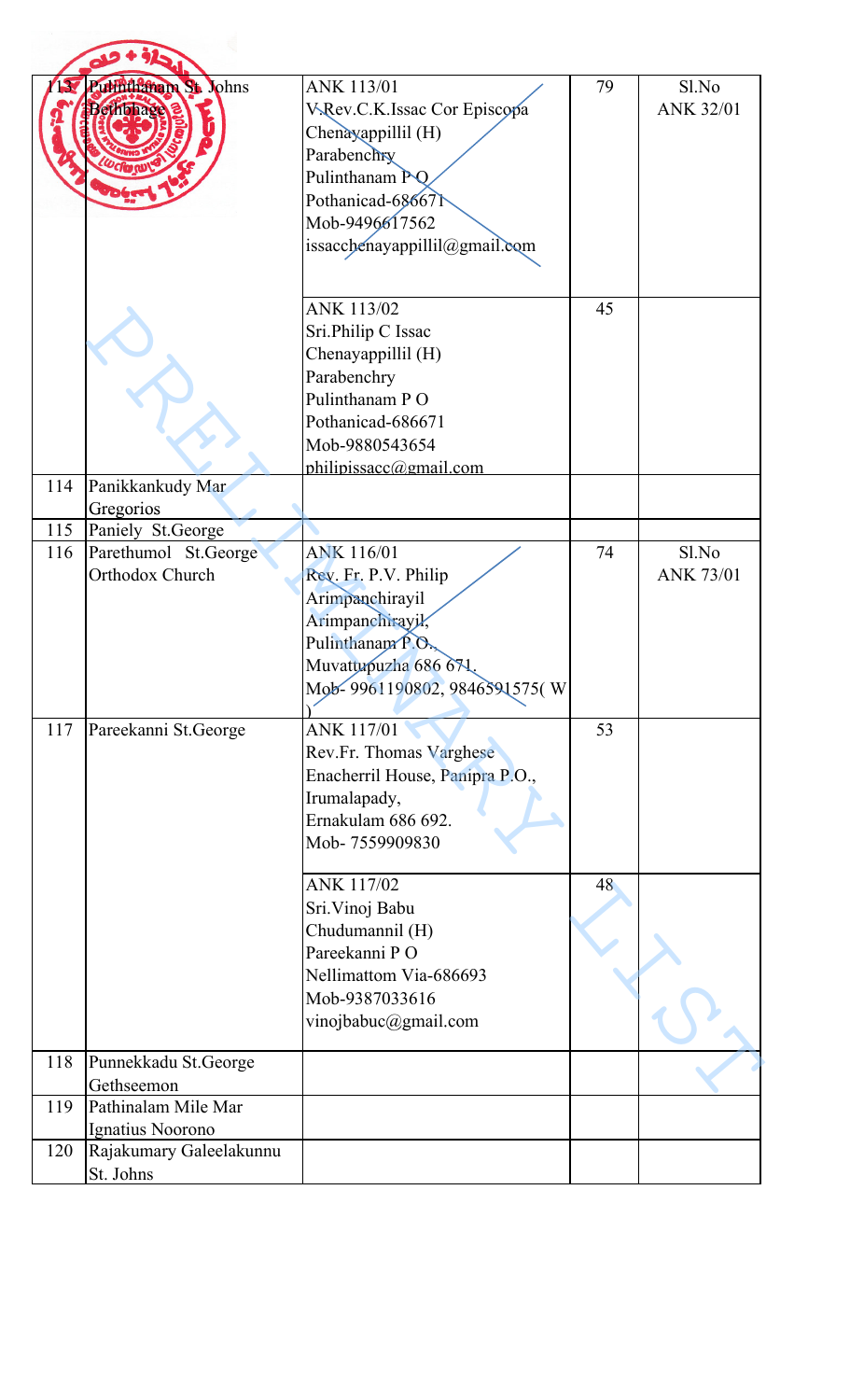|     | akkadd St Marys          | <b>ANK 121/01</b><br>Rev.Fr.Ajith Joseph              | 34 |                   |
|-----|--------------------------|-------------------------------------------------------|----|-------------------|
|     |                          | Puthuparambil (H)<br>Kunlagara PO                     |    |                   |
|     |                          | Pathyanamthitta-689503                                |    |                   |
|     |                          | Mob-9446978199                                        |    |                   |
|     |                          | $airl$ hputhuparambil $@g$ mail.com                   |    |                   |
|     |                          | <b>ANK 121/02</b>                                     | 70 |                   |
|     |                          | Sri.E.M.Mathai                                        |    |                   |
|     |                          | Edathottathil                                         |    |                   |
|     |                          | Mekkadampu PO                                         |    |                   |
|     |                          | Moovattupuzha-682316                                  |    |                   |
|     |                          | Mob-9447711041                                        |    |                   |
| 122 | Santhanpara St.George    | emmathai $1950@$ gmail.com                            |    |                   |
| 123 | Thopramkudy St.Marys     | <b>ANK 123/01</b>                                     | 28 |                   |
|     |                          | Rev.Fr.Bibin Mathew                                   |    |                   |
|     |                          | Charivukalayil (H)                                    |    |                   |
|     |                          | Pallarimangalam PO                                    |    |                   |
|     |                          | Pidavoor-686671, Kothamangalam                        |    |                   |
|     |                          | Mob-8281476746                                        |    |                   |
|     |                          |                                                       |    |                   |
|     |                          |                                                       |    |                   |
| 124 | Thottikkanam St.George   | <b>ANK 124/01</b>                                     | 28 | Sl.No             |
|     |                          | <b>Rev. Fr. Bibin Mathew</b>                          |    | <b>ANK 123/01</b> |
|     |                          | Charivukalayil (H)                                    |    |                   |
|     |                          | Pallarimangalam P Ø<br>Pidavoor-686671, Kothamangalam |    |                   |
|     |                          | Mob-8281476746                                        |    |                   |
|     |                          | bibinmathew007@gmail.com                              |    |                   |
|     |                          |                                                       |    |                   |
|     |                          |                                                       |    |                   |
| 125 | Thrikkalathoor St.George |                                                       |    |                   |
| 126 | Thuruthiply St.Marys     |                                                       |    |                   |
| 127 | Thuruthipilly St. Thomas | <b>ANK 127/01</b>                                     | 29 |                   |
|     |                          | Rev.Fr.Jiji Thomas                                    |    |                   |
|     |                          | Kadavil (H)                                           |    |                   |
|     |                          | Piralasery PO                                         |    |                   |
|     |                          | Chengannur-689122                                     |    |                   |
| 128 | Thattekkadu St.Marys     | Mob-7012937911                                        |    |                   |
| 129 | Thavalapara St.Marys     |                                                       |    |                   |
| 130 | Thengode St.Marys        |                                                       |    |                   |
| 131 | Thokkupara St.George     |                                                       |    |                   |
| 132 | Tholeli St.Marys         |                                                       |    |                   |
| 133 | Thalakkode St.Marys      |                                                       |    |                   |
| 134 | Thamarachal St.Marys     | ANK 134/01                                            | 56 | Sl.No             |
|     |                          | Rev. Fr. K.K. Varghese                                |    | ANK 101/01        |
|     |                          | Karimpanackal,                                        |    |                   |
|     |                          | N. Mazhauvannoor P.O.,                                |    |                   |
|     |                          | Valambur, Ernakulam 686 669.<br>Mob-9446605866        |    |                   |
|     |                          | frkkvarghese6@gmail.com                               |    |                   |
|     |                          |                                                       |    |                   |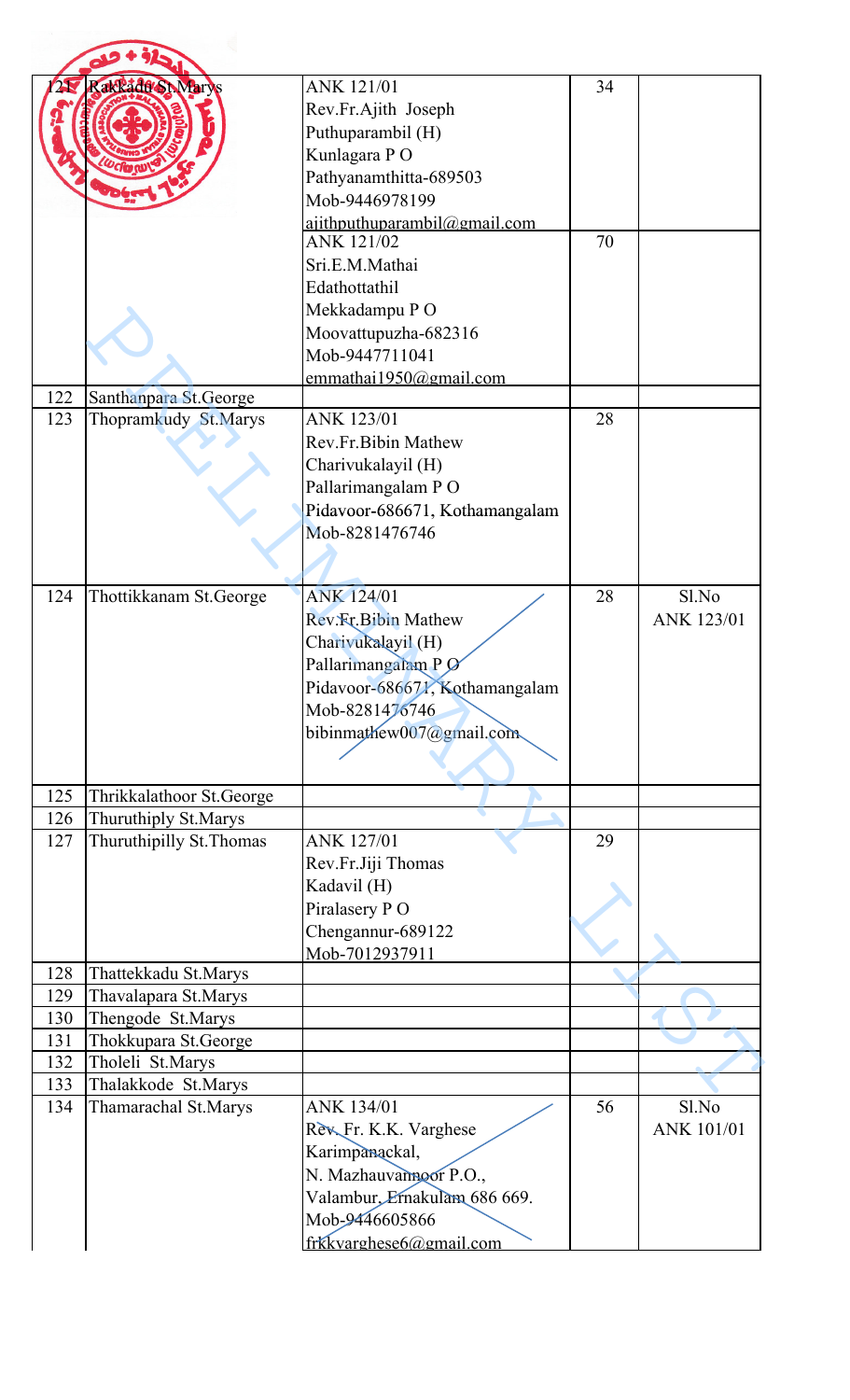|            |                             | ANK 134/02                          | 54 |           |
|------------|-----------------------------|-------------------------------------|----|-----------|
|            |                             | Sri.K.V.Jacob                       |    |           |
|            |                             |                                     |    |           |
|            |                             | Kalimpanakkal                       |    |           |
|            |                             | Pazhanganadu                        |    |           |
|            |                             | Kizhakkambalam P O-683562           |    |           |
| 135        | Vengola Mar Behanan         | Mob-9947816129<br>ANK 135/01        | 58 | Sl.No     |
|            |                             | RevFr.Lalu Thomas                   |    | ANK 09/01 |
|            |                             |                                     |    |           |
|            |                             | (Fr.Paul Thomas)                    |    |           |
|            |                             | Athungal (H)                        |    |           |
|            |                             | Thrikkalathoor PØ                   |    |           |
|            |                             | Thrikalathoor                       |    |           |
|            |                             | Olipara-683541                      |    |           |
|            |                             | Mob-9015636368                      |    |           |
|            |                             | váttamattom18@gmail.com             |    |           |
| 136<br>137 | Vengoor Mar Kauma           | ANK 137/01                          | 28 |           |
|            | Vengoor St. Thomas          | Rev.Fr.Jerry Thomas Chacko          |    |           |
|            |                             |                                     |    |           |
|            |                             | Vicar, St. Thomas Catholicate       |    |           |
|            |                             | Centre                              |    |           |
|            |                             | Vengoor-683546                      |    |           |
|            |                             | Mob-9656022622<br><b>ANK 137/02</b> |    |           |
|            |                             |                                     |    |           |
|            |                             | Sri.Sunny P Varghese                |    |           |
|            |                             | Peringattuparambil (H)              |    |           |
|            |                             | Vengoor P O, Vengoor-683546         |    |           |
|            |                             | Mob- 98437 40474                    |    |           |
|            |                             | ANK 137/03                          |    |           |
|            |                             | Sri.Jaji Issac                      |    |           |
|            |                             | Peringasserry (H)                   |    |           |
|            |                             | Vengoor PO                          |    |           |
|            |                             | Vengoor-683546                      |    |           |
|            |                             | Mob- 94460 45034                    |    |           |
| 138        | Vazhakkulam St.George       |                                     |    |           |
| 139        | Valayanchirangara St.Peters | ANK 139/01                          | 29 |           |
|            | & St.Pauls                  | Rev. Fr. Vineeth Thomas             |    |           |
|            |                             | Ebenezer (H)                        |    |           |
|            |                             | Moolepadom Raod                     |    |           |
|            |                             | Kalamasserry,                       |    |           |
|            |                             | Ernakulam-683104                    |    |           |
|            |                             | Mob-8137936229,8304861260           |    |           |
|            |                             | vineeththomas55@gmail.com           |    |           |
|            |                             |                                     |    |           |
|            |                             | ANK 139/02<br>Sri.P.K.Kuriakose     | 72 |           |
|            |                             |                                     |    |           |
|            |                             | Pullakudiyil (H)                    |    |           |
|            |                             | Keezhillam P O-683541               |    |           |
|            |                             | Mob-9447460354<br>ANK 139/03        | 62 |           |
|            |                             |                                     |    |           |
|            |                             | Sri.P.V.Joy                         |    |           |
|            |                             | Parnayil (H)                        |    |           |
|            |                             | valayanchirangara PO                |    |           |
|            |                             | Perumbavoor-683556                  |    |           |
|            |                             | Mob-9946303965                      |    |           |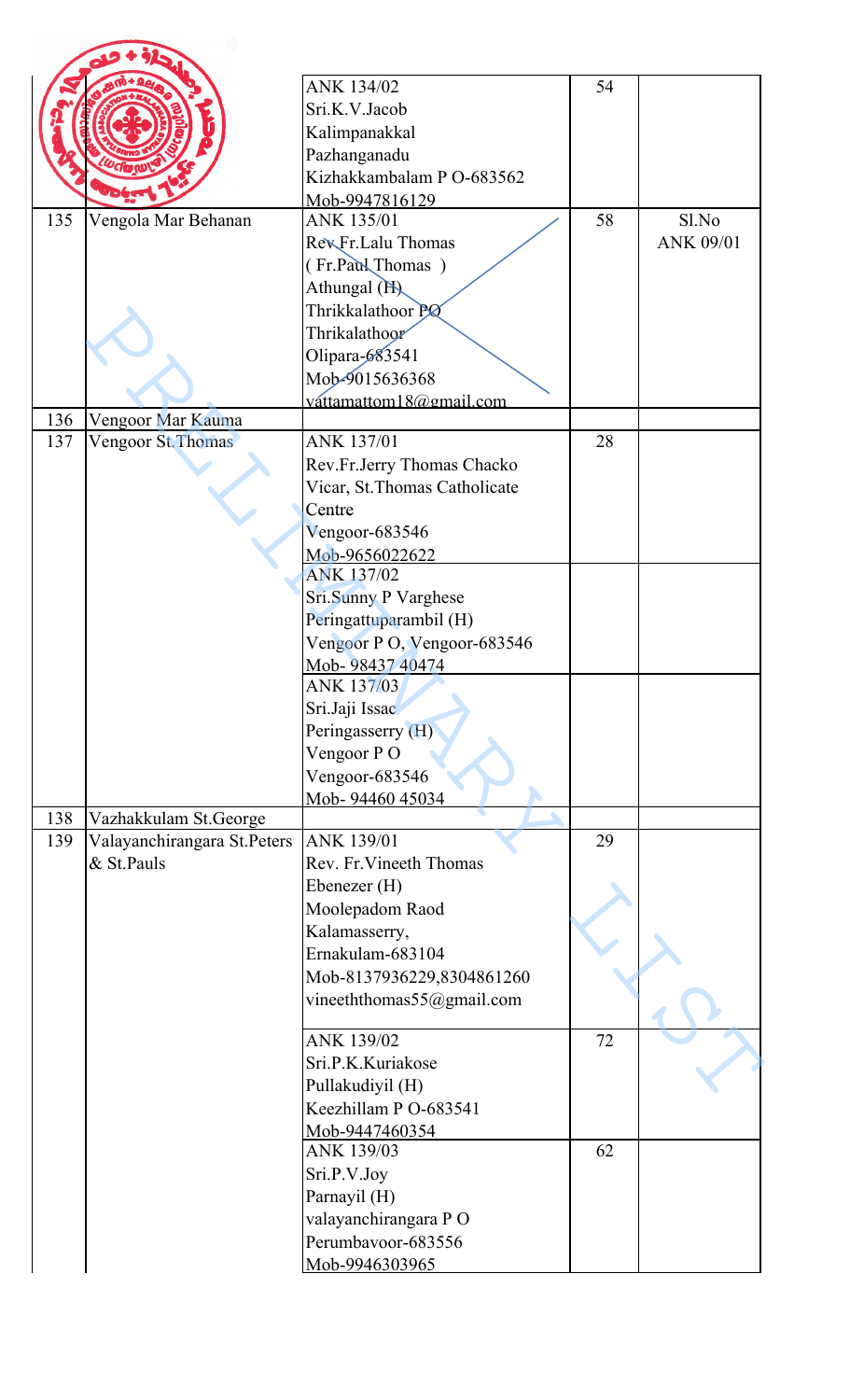|              |                           | ANK 139/04                                        | 47 |                  |
|--------------|---------------------------|---------------------------------------------------|----|------------------|
|              |                           | Sri.Baiju T Alias                                 |    |                  |
|              |                           |                                                   |    |                  |
|              |                           | Thodathil (H)                                     |    |                  |
|              |                           | Pulluvazhy PO                                     |    |                  |
|              |                           | Perumbavoor-683541                                |    |                  |
|              |                           | Mob-9447062110                                    |    |                  |
|              |                           | $baiijutalias@gijmail.com$                        |    |                  |
| 140          | Vazhappilly St.Marys      |                                                   |    |                  |
| 141          | Vilangu St.Marys          |                                                   |    |                  |
| 142          | Vellathooval St.George    |                                                   |    |                  |
| 143          | Vadattupara St.George     |                                                   |    |                  |
| 144          | Valara St.Peters&St.Pauls |                                                   |    |                  |
| 145          | Vadakkan Paravoor         | ANK 145/01                                        | 76 |                  |
|              | <b>St. Thomas</b>         | V.Rev.A.V.Mathews Areekkal Cor-                   |    |                  |
|              |                           | Episcopa                                          |    |                  |
|              |                           | Arreekkal (H)                                     |    |                  |
|              |                           | Karumaloor P O, Paravoor                          |    |                  |
|              |                           | Ernakulam-683511                                  |    |                  |
|              |                           | Mob-9895057150                                    |    |                  |
|              |                           |                                                   |    |                  |
|              |                           |                                                   |    |                  |
|              |                           | <b>ANK 145/02</b>                                 | 76 |                  |
|              |                           | Sri.Mathew Abraham                                |    |                  |
|              |                           |                                                   |    |                  |
|              |                           | Kulangara Veedu                                   |    |                  |
|              |                           | Ponodathu Lane                                    |    |                  |
|              |                           | Kaloor-682017                                     |    |                  |
|              |                           | Mob-9447433261                                    |    |                  |
| 146          | Vettanpara St.George      | ANK 146/01                                        | 79 | Sl.No            |
|              |                           | V.Rev.C.K.Issac Cor Episeopa                      |    | <b>ANK 32/01</b> |
|              |                           | Chenayappillil (H)                                |    |                  |
|              |                           | Parabenchry                                       |    |                  |
|              |                           | Pulinthanam PO                                    |    |                  |
|              |                           | Pothanicad                                        |    |                  |
|              |                           | Mob-9496617562                                    |    |                  |
| 147          | Veetoor St.Marys Orthodox |                                                   |    |                  |
|              | Church                    |                                                   |    |                  |
|              |                           | <b>ELECTED MANAGING COMMITTEE MEMBERS 2017-22</b> |    |                  |
| $\mathbf{1}$ |                           | V.Rev. Adv. Thomas Paul Ramban                    |    |                  |
|              |                           | Marthoman Cheria Pally                            |    |                  |
|              |                           | Maracherril House                                 |    |                  |
|              |                           |                                                   |    |                  |
|              |                           | <b>VKC P.O.,</b>                                  |    |                  |
|              |                           | Thevackal Pin-682021                              |    |                  |
|              |                           | Mob: 9747047970                                   |    |                  |
|              |                           | thomasramhan@omail.com                            |    |                  |

## **ELECTED MANAGING COMMITTEE MEMBERS 2017-22**

|   | V.Rev. Adv. Thomas Paul Ramban |  |
|---|--------------------------------|--|
|   | Marthoman Cheria Pally         |  |
|   | Maracherril House              |  |
|   | <b>VKC P.O.,</b>               |  |
|   | Thevackal Pin-682021           |  |
|   | Mob: 9747047970                |  |
|   | thomasramban@gmail.com         |  |
|   |                                |  |
| 2 |                                |  |
|   | Rev.Fr. Eldhose Thelappilly    |  |
|   | Thelapilly House,              |  |
|   | Chirangara, Koratty East PO,   |  |
|   | Thrissur Pin-680308            |  |
|   | Mob: 9447418173, 9497624127    |  |
|   |                                |  |
|   |                                |  |